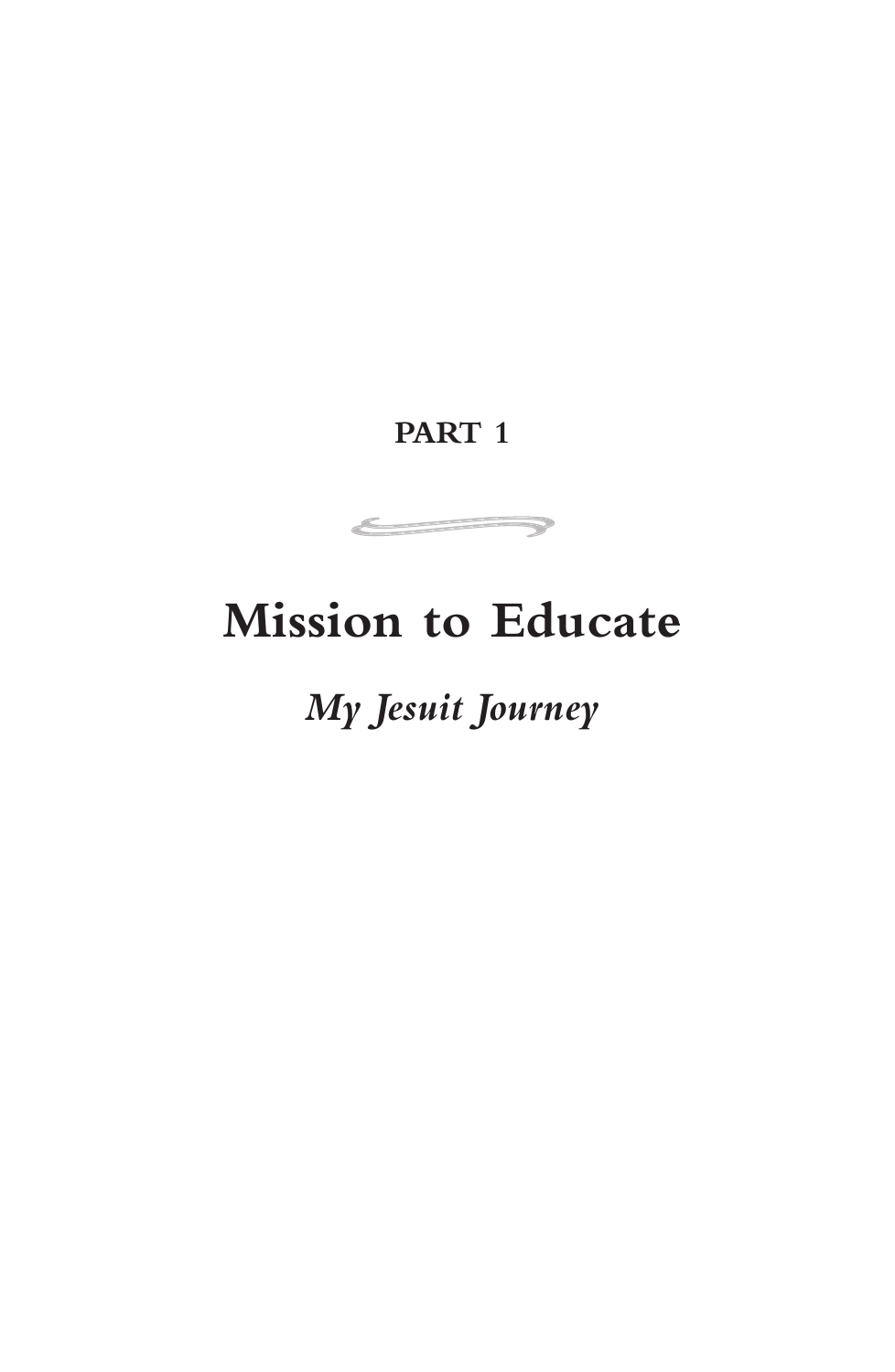

#### **Not Doing For, Being With**

*Understanding My White Privilege*

*"Martha, Martha," the Lord answered, "you are worried and upset about many things, but few things are needed—or indeed only one. Mary has chosen what is better, and it will not be taken away from her."* 

—Luke 10:41–42

Before I tell another word of this story, I want to acknowl-edge that I am keenly aware that I am a privileged white male. To help me understand my privilege, I reflect on the sisters we encounter in Luke's Gospel—multitasking Martha and meditative Mary. This link may seem a little out of left field, so let me explain.

As dean of Arrupe College, a post-secondary institution where 97 percent of the students are people of color, I am conscious of my status as an exceedingly privileged, middle-aged white man. I don't think that my experience of being the first from my family to attend college qualifies me to see myself like an Arrupe student—I don't impose my experience as universal. I am grateful for the opportunities I've enjoyed to study and eventually to earn four master's degrees and a doctorate. (My mother once observed, "These diplomas, they're like baseball cards for you.") I am proud of my achievements, but my history is not a playbook for our students. Rather, I enjoy hearing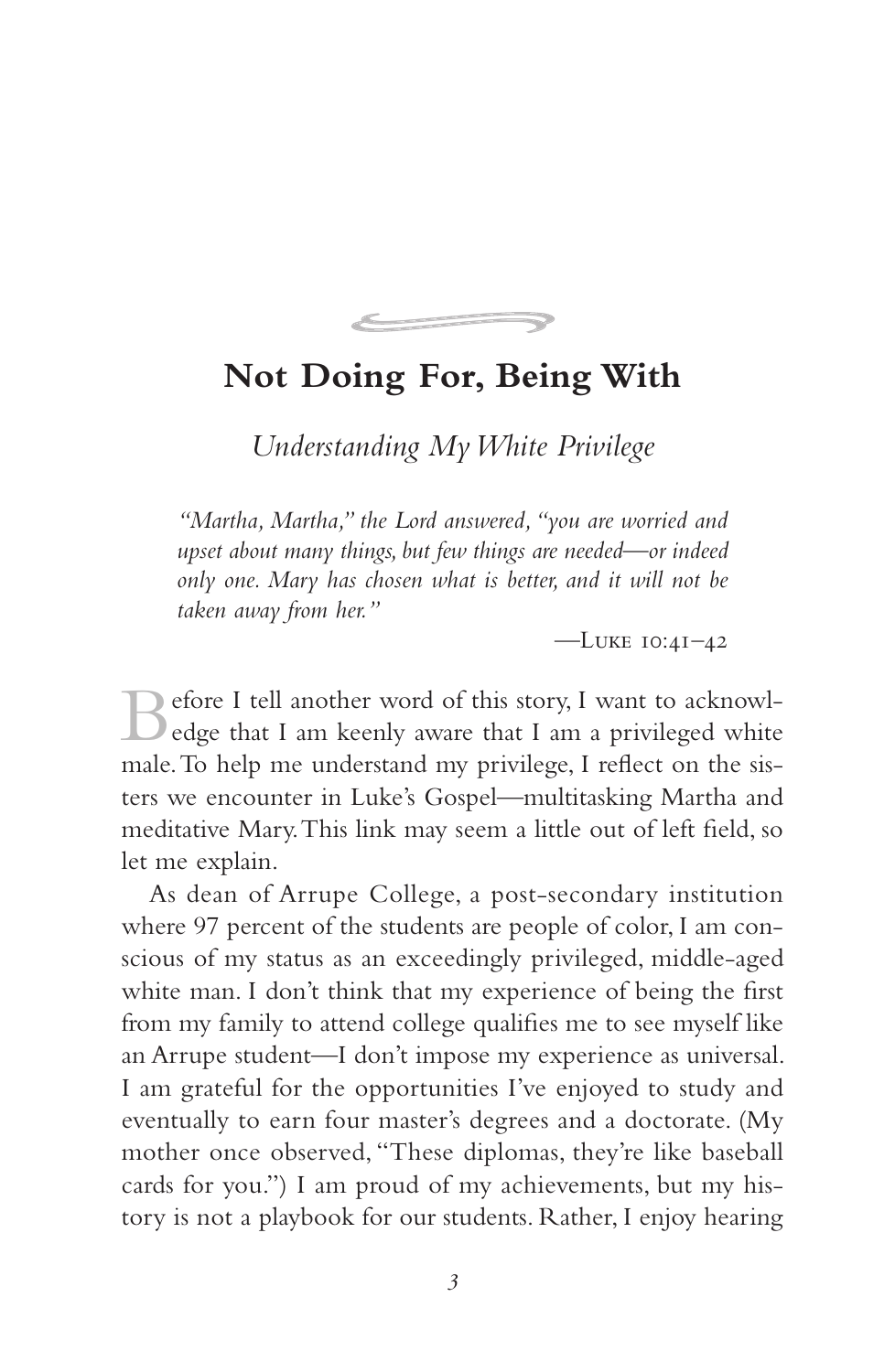about their experiences and aspirations. In fact, I'm inspired by their stories.

Back to white privilege. Earlier this year a diverse group of Arrupe supporters and I discussed job placement for our students. I'm frustrated that more of our students aren't able to work. Approximately 20 percent of our students are undocumented, and accompanying them through the Scylla and Charybdis of attaining an Employment Authorization Document (EAD) makes real for me the desperate need for immigration reform in this country. Other students struggle with the pressures of long commutes, childcare and other family demands, as well as the need to focus on courses at Arrupe. Our schedule is very structured and predictable—students take courses during mornings or afternoons Mondays, Tuesdays, Thursdays, and Fridays. The design is deliberate; we don't want Arrupe to contribute to the dismal statistic that only 5 percent of students enrolled in two-year programs graduate in two years. Put another way, we want Arrupe students to be members of the 5 percent club. Yet, the focus, structure, and emphasis on daily contact with students, beneficial as they have been to our overall retention rate, can get in the way of our students finding a job. Those who do find jobs that they can navigate end up working in fast-food restaurants and retail stores. My fear, however, is that our students will plateau at Taco Bell or Nordstrom Rack, that their horizons don't include knowing many people in professions like finance or in the STEM (science, technology, engineering, math) fields.

The conversation with our Arrupe supporters surfaced these tensions. A number of the participants who share my demographic talked about internships as a method of bolstering our students' resumes. Unpaid internships could open doors, they reasoned, by offering networking opportunities and exposure to white-collar professional settings.

One of the discussion participants, an African American man, shook his head. "Internships are a luxury Arrupe students can't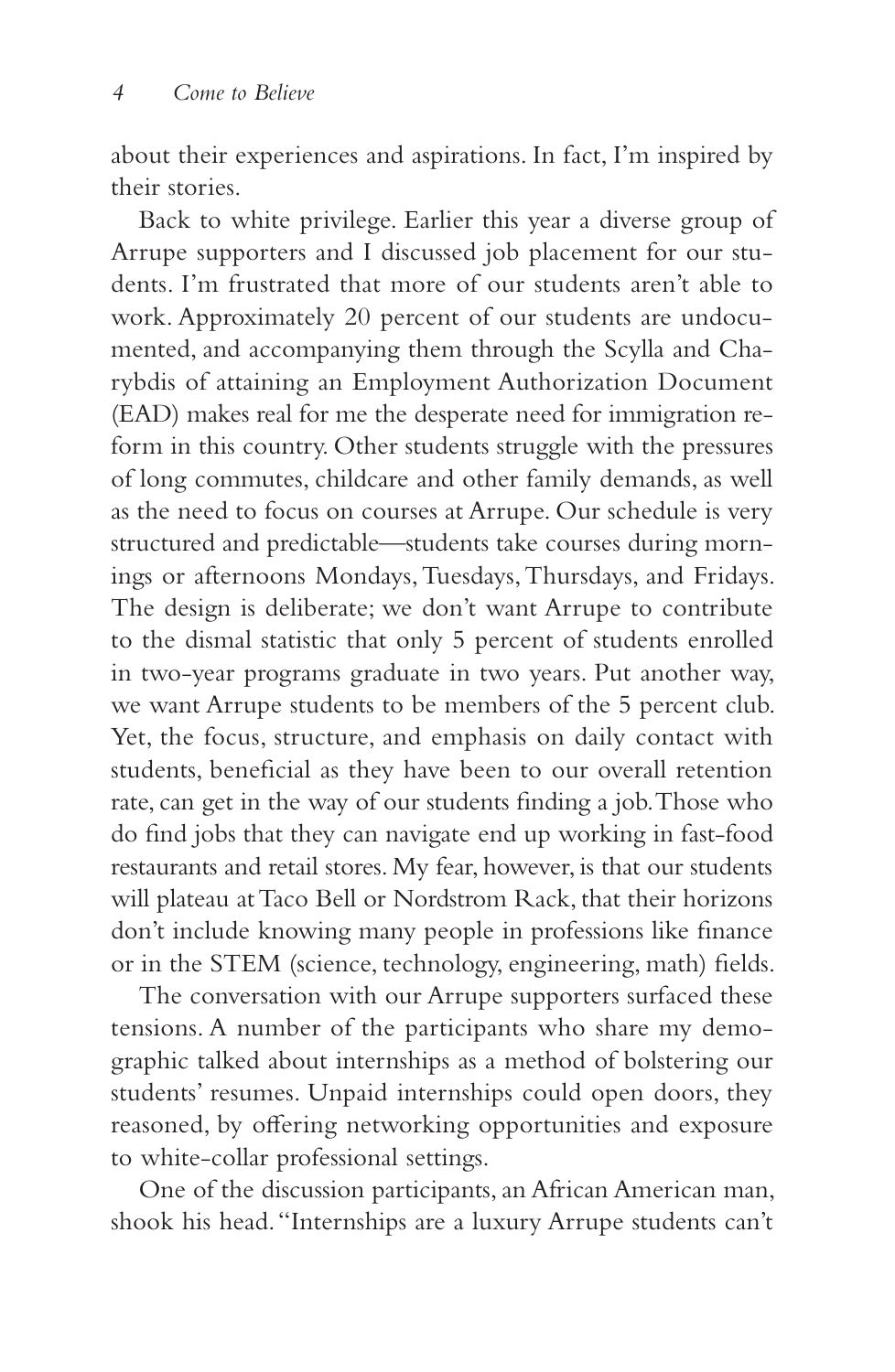afford," he said. "They need money now, to help their mothers make rent, to help buy groceries, to cover their own immediate expenses." The scales fell from our eyes. The unpaid internship, an effective strategy for one demographic, didn't apply to another. For Arrupe students the model for growth and opportunity is not one size fits all.

Along these same lines, I am increasingly aware of how "microaggressions"—expressions by those who enjoy privilege that unintentionally dismiss and degrade women, people of color, gays and lesbians, and people with disabilities—tumble out of my mouth or the mouths of others.

During a discussion about Arrupe's mission statement, for example, one of the participants said, "We don't have any language about 'saving the students.'" The remark was made benignly, generously, but I still dug in my heels. "Let's let Jesus save," I replied. "That's his job." Saving our students smacked of a savior complex, or colonialism, or worse.

During another discussion, with a campus ministry professional, I discussed the possibility of Arrupe students participating in an alternative spring break immersion trip to Appalachia to build houses and work in soup kitchens while reflecting on the factors that cause people to lack food, clothes, and shelter. The campus minister expressed some reservations. "I wonder," she said, "if Arrupe students are really up for the task, if they are mature enough to be away from home." Then she added innocently, sincerely, "Other students spend time during the immersion trip grappling with issues of social injustice. Would the Arrupe students be able to do that?"

"Hmmm," I began. "Before our conversation, I met with Luisa, a student with a 4.0 average at Arrupe whose father was just deported. That's a level of maturity that awes me." My indignation spurred me to continue, "Interesting point you made about being away from home. Five of our students are homeless, so they are very accustomed to being away from home." I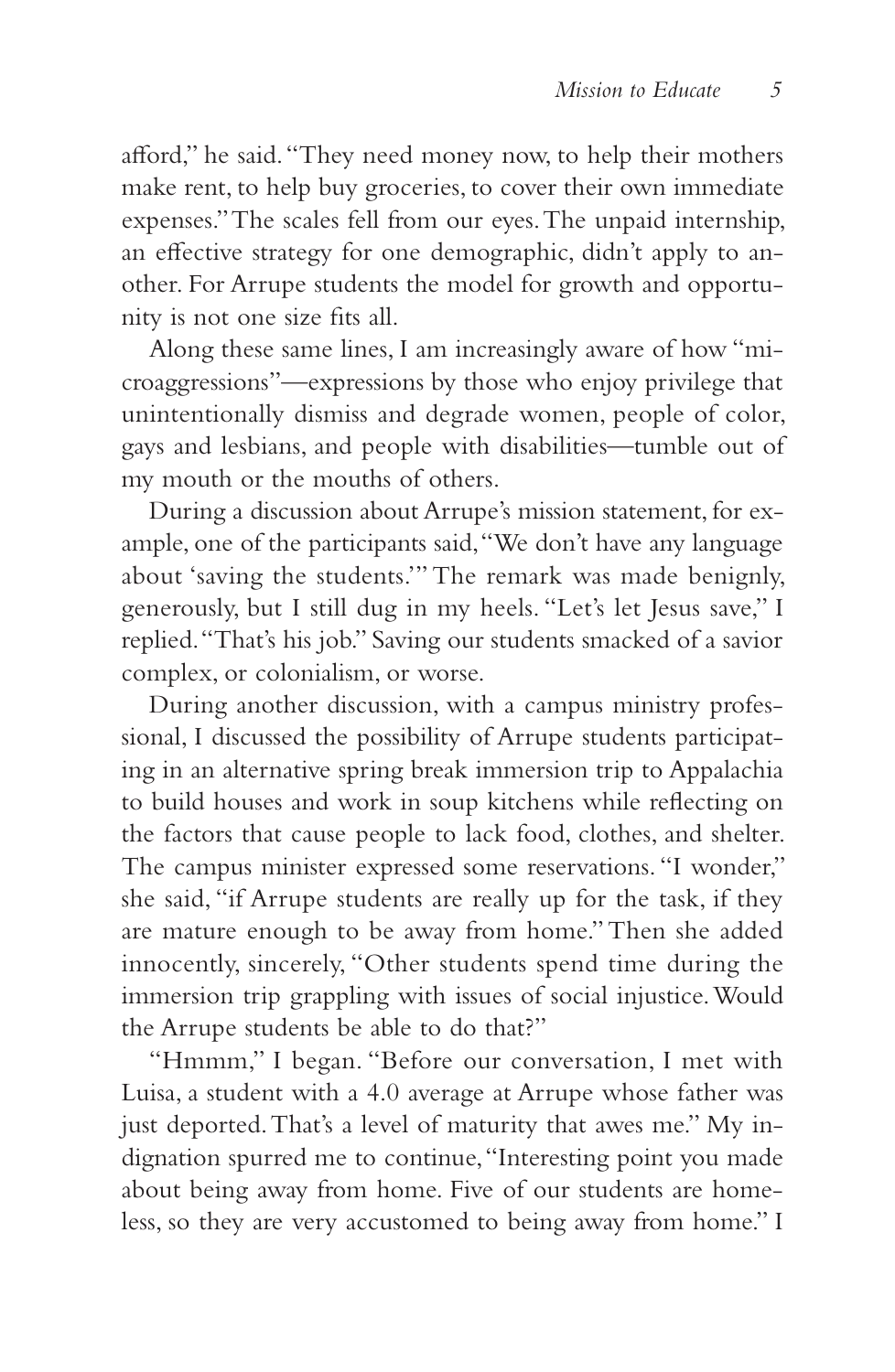concluded by observing, "As for grappling with issues of social injustice, this isn't just an abstract concept that our students might visit for a week. It's all they know."

Service projects aside, when I floated the whole idea of Arrupe College by an accomplished higher-education leader, he said, "We considered doing that at my institution, but the faculty pushed back. 'Those students, the ones who attend community colleges,' they said, 'they're not the same caliber as our students. If they became a part of our college, they would diminish our brand.'" In response to my friend's pitch to incorporate a community college in an economically depressed neighborhood into their university, they instead offered to serve as volunteers at the community college, but to keep it at that.

Back to Martha and Mary. Frequently when I'm giving a talk during an Arrupe student town hall, I repeat author Robert Greenleaf's mantra, "To serve is to lead, to lead is to serve." My understanding of why I serve and how to serve has grown since my own college and post-college experiences led me to join the Society of Jesus. Martha and Mary are a part of that evolution.

I am a fan of Martha. Martha is real in her emotions—she loves Jesus enough to be honest with him about her disappointment in him. In John's Gospel, when her brother Lazarus dies, she expresses anger at Jesus for not showing up. And Martha's insight, that "she has come to believe" that Jesus is Lord, succinctly and profoundly captures our faith journey, one that is gradual and ongoing.

My experience at Arrupe informs my appreciation and appropriation of Martha and Mary in Luke's Gospel—the overwrought hostess and the sister sitting at the feet of Jesus. Martha is doing for Jesus; Mary is being with Jesus. Our mission at Arrupe is not so much *doing for* our students, particularly when our white privilege results in damaging and deadening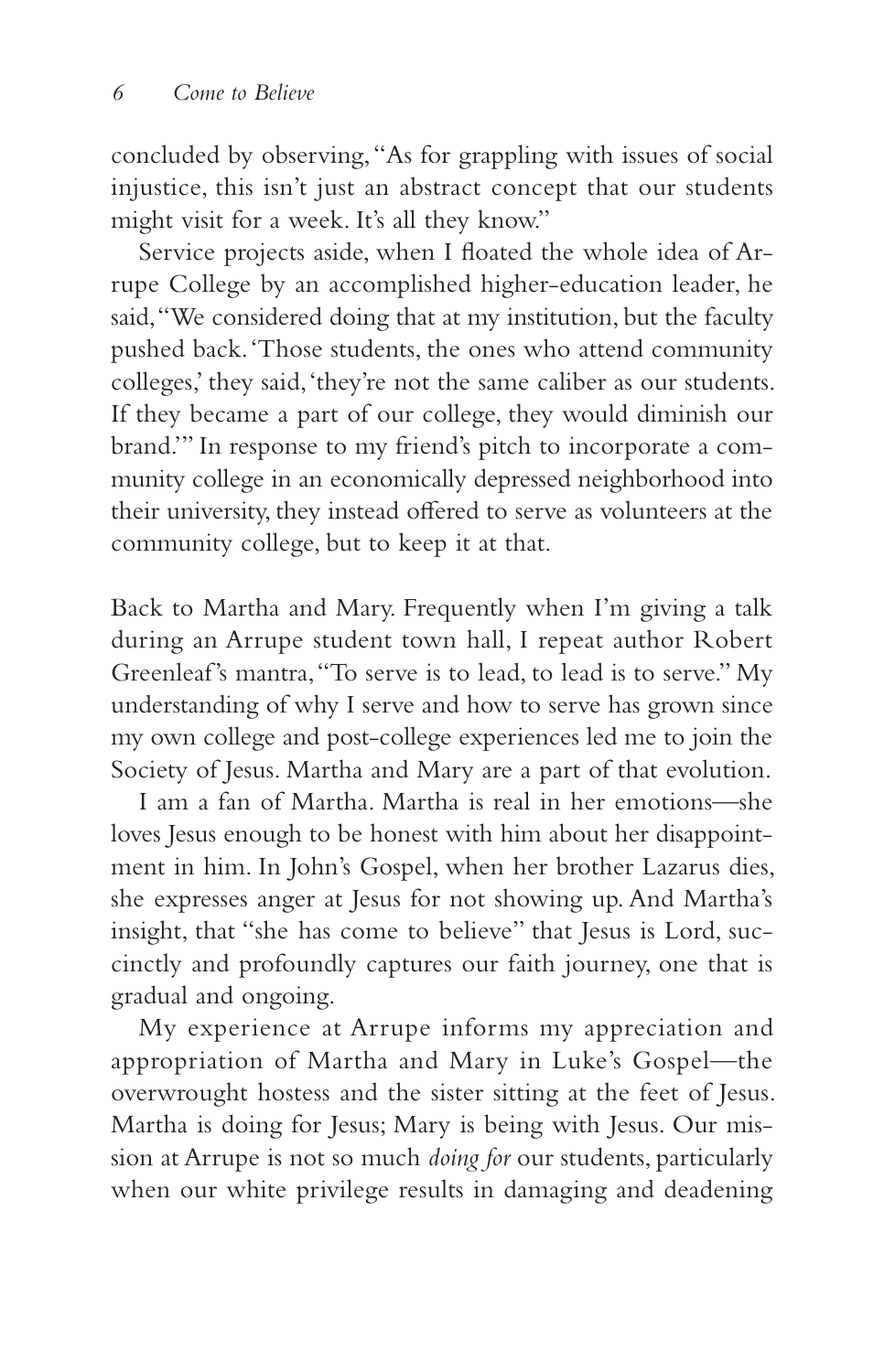microaggressions. Our mission is *being with* our students, learning about and from them, sharing our stories and the gift of Jesuit higher education. The best ministerial strategies of the Society of Jesus—inculturation, learning about and celebrating the cultures of those we are assigned to serve—stem from *being with*, as Mary exemplifies by being with Jesus.

with jesus.

**Don't Be Afraid**

*The best moments in life are those that you don't anticipate.* —Arrupe student

Then I celebrate mass, I often preach about what's happening at Arrupe. In fact, I preach about Arrupe whenever anyone is willing to listen!

The first time that I gave a homily about Arrupe College was about a month before I moved to Chicago to take on my new assignment leading the new school. I was on Cape Cod, celebrating mass for Arrupe board member Mark Shriver and his family on the fifth anniversary of the death of Mark's mother, Eunice Kennedy Shriver, the founder of Special Olympics. The gospel reading for that day was Matthew 14:22–33, the Calming of the Storm, in which Jesus says to Peter and the disciples, "Take courage. It is I. Do not be afraid." As I get older, the encouragement from Jesus to let go of fear becomes increasingly meaningful.

When I preach, I'm often preaching to myself. During that mass on the Cape, I was deep in transition. I was leaving the University of San Francisco and heading to Chicago to launch Arrupe College. I had no idea if this project would take off or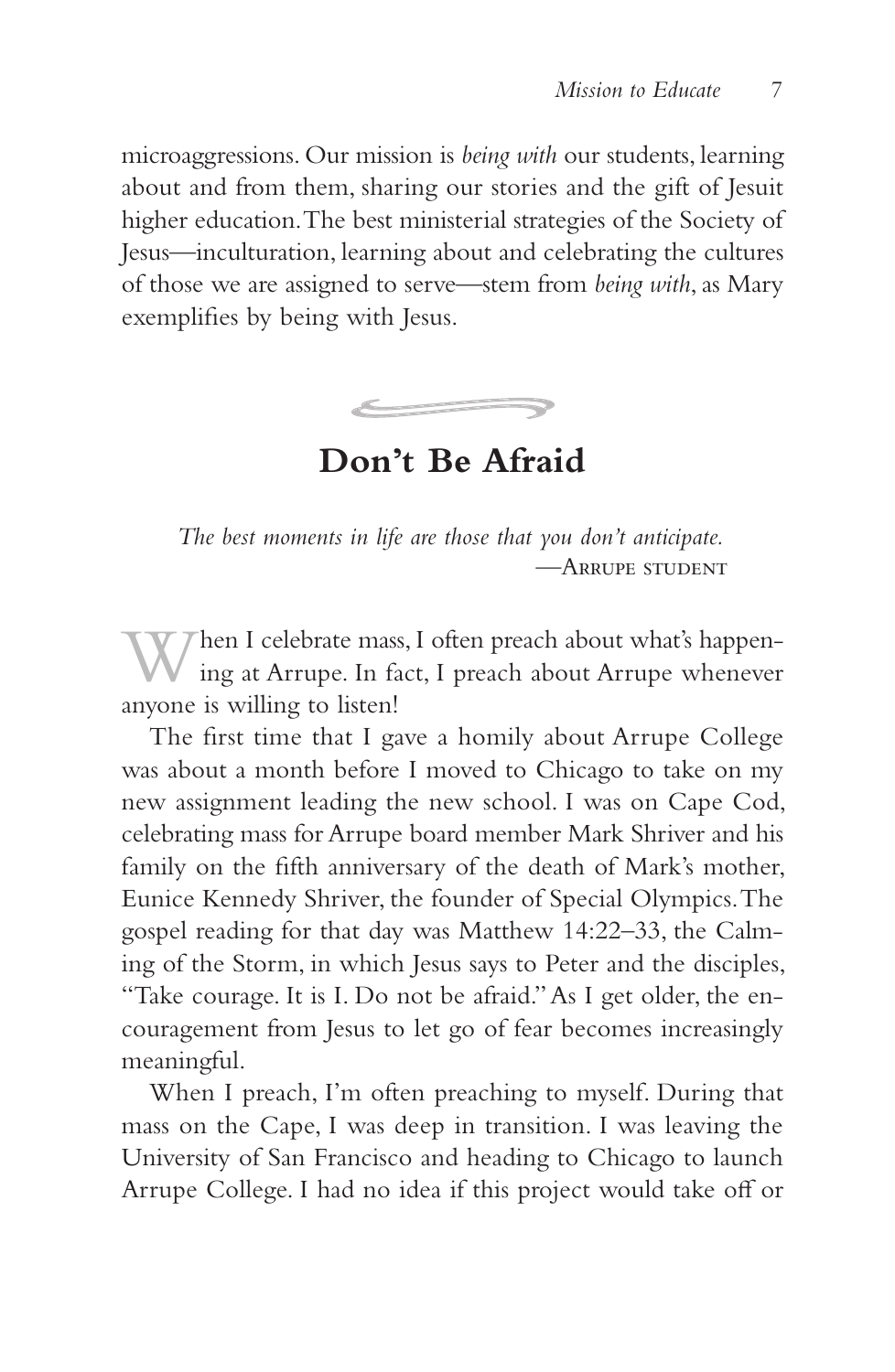not. It kept churning in my mind that this was the Society of Jesus's first junior college for under-represented students. "We have to get this right for these students," I fretted. "I have to get this right."

Besides my anxieties driving my preaching content, I was also aware this was Eunice Shriver's anniversary. During the mass I recalled seeing Mrs. Shriver ten years before at a lunch at the William Simon Foundation in New York, during which she received a half-million-dollar gift for Special Olympics. Eunice Shriver's message to her special friends with intellectual disabilities echoed Jesus's charge to the disciples—do not be afraid. Don't be afraid to be an athlete, Mrs. Shriver had said. Don't be afraid to go to school. Don't be afraid to pursue a job. Don't be afraid.

I found her message an inspiration as I was contemplating my new assignment, and I shared that feeling with Mrs. Shriver's children and grandchildren. I talked about the students that we were anticipating at Arrupe, students from low-income backgrounds who are the first in their families to attempt college. I reflected on their fears about belonging (or not) in Jesuit higher education. I imagined the similarities between the disciples on the tempest-tossed boat in the Gospel and the students who feel the winds pushing against them—winds of injustice, of prejudice, of lack of opportunity, of lack of access. I then described my role as dean of Arrupe College as one who would say to our students, "Take courage. Do not be afraid." Of course, my exhortation was directed at myself, as I was taking on a new apostolate, relocating to a new city, starting a new job and chapter in my life, learning how to navigate new demands on me. To all of this Jesus says, "Do not be afraid."

In the Gospel, Peter steps into the unknown and is vulnerable. We are called to do the same, and we are also called to stretch out our hands to catch those who are vulnerable and say to one another, "Don't be afraid." In starting Arrupe College my prayer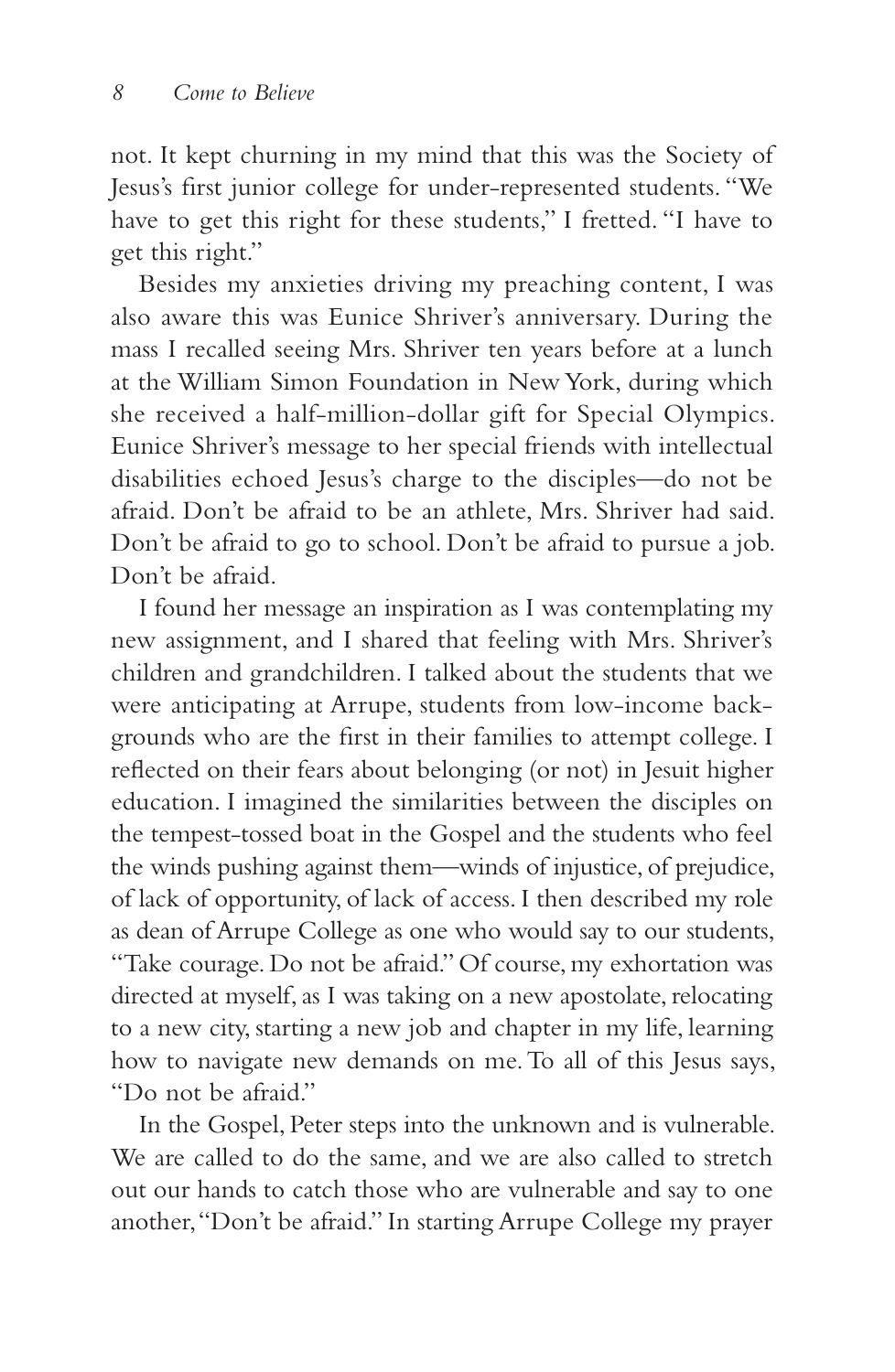has focused on this theme. We are building God's kingdom and putting aside our fears and addressing our students' fears, concerns, and disappointments about not getting into a four-year college, about not having the financial resources to attend a four-year college, about not feeling worthy of college. Together with the students, I imagined Jesus saying to them and to me, "Do not be afraid." Together with the students, Jesus invited them and me, and our fears, to the next chapter of our lives.



#### *Cura Personalis* **— Care for the Whole Person**

*After the first meeting I attended at Arrupe, I clearly saw how motivated, excited, and driven Arrupe was for the students to be successful. With their inclusive spirit, they wanted every person to feel wanted. That was what I needed going into my first year of college, a support team. I could see that ever single staff and faculty truly cared for my well-being and my success, and that is why I chose Arrupe.* 

—Arrupe student

dear friend of mine in New York, Michael Angelo Allocca, died recently at the age of eighty-one. I saw him for the last time when I was home at Christmastime in 2015. Mike suffered from Alzheimer's, and when he died, his family asked if I would preach at his funeral at their parish, St. Francis Xavier, in the Chelsea section of Manhattan. I go back thirty-five years with Mike, his wife, Rose, and their sons. We met shortly after I completed my year as a member of the Jesuit Volunteer Corps, often called JVC. I often introduced Rose and Mike Allocca as my Brooklyn parents.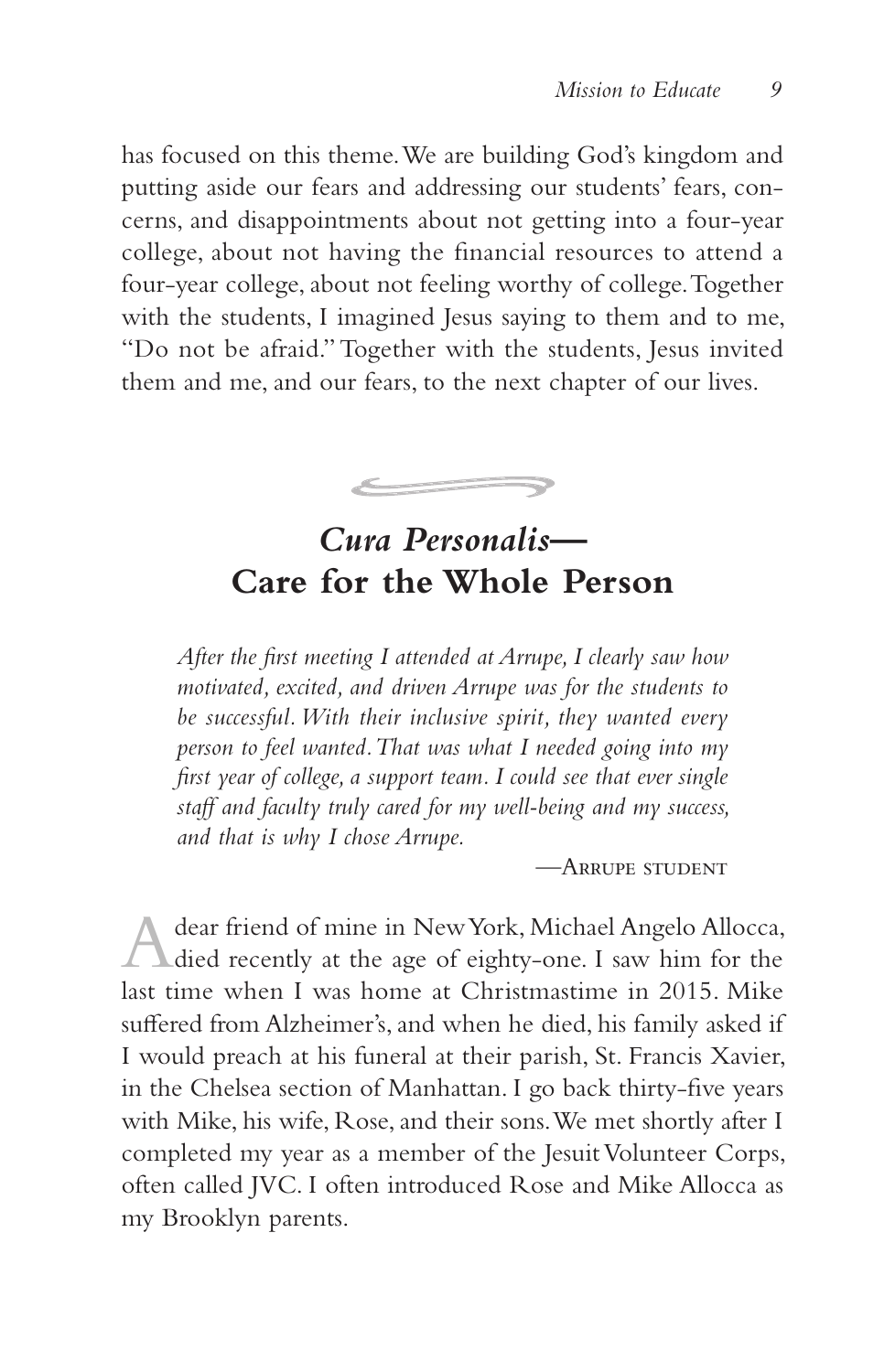My biological parents, Suzette and Nick Katsouros, had been very concerned at the time about me joining JVC. Earlier, during my freshman year at the University of Maryland, I had thrown my parents a curve ball when I told them I wanted to major in English. "English?" my father, the son of Greek immigrants, asked. "You speak English. Why are you majoring in English?" During my years at Maryland, while I was reading Chaucer and Shakespeare, Flannery O'Connor and Toni Morrison, and while my parents' eyes were rolling, I also engaged in several service activities, a practice inculcated from programs in which I participated during high school. It was no surprise to anyone, then—except my parents—when I applied to the JVC for a year of service. "JVC?" my father asked before I could explain what the acronym stood for. "You know nothing about stereo equipment. You majored in English. How can you work for JVC?"

JVC missioned me to serve as a childcare worker at Covenant House, in New York's Times Square. During a JVC midyear retreat, I listened to a presentation by Jesuit Fr. Dean Brackley on Ignatian spirituality. I had not attended Jesuit schools before, so Dean's references to "finding God in all things" and striving to become "contemplatives in action" caught my attention powerfully.

So did ministry at Covenant House, a center for homeless youth. There I experienced the frustration of making progress with people a few years younger than me through counseling and conversations about faith, hope, and a better future, only to see everything come crashing down when a young man went AWOL or a young woman's thirty-day tenure at Covenant House ended. During those days I thought about my own need for predictability, for community. As my JVC year was drawing to a close, I looked for a new ministry. I wasn't a Jesuit and wasn't considering a vocation to the Jesuits, but I admired Dean Brackley and other Jesuits I had met during JVC.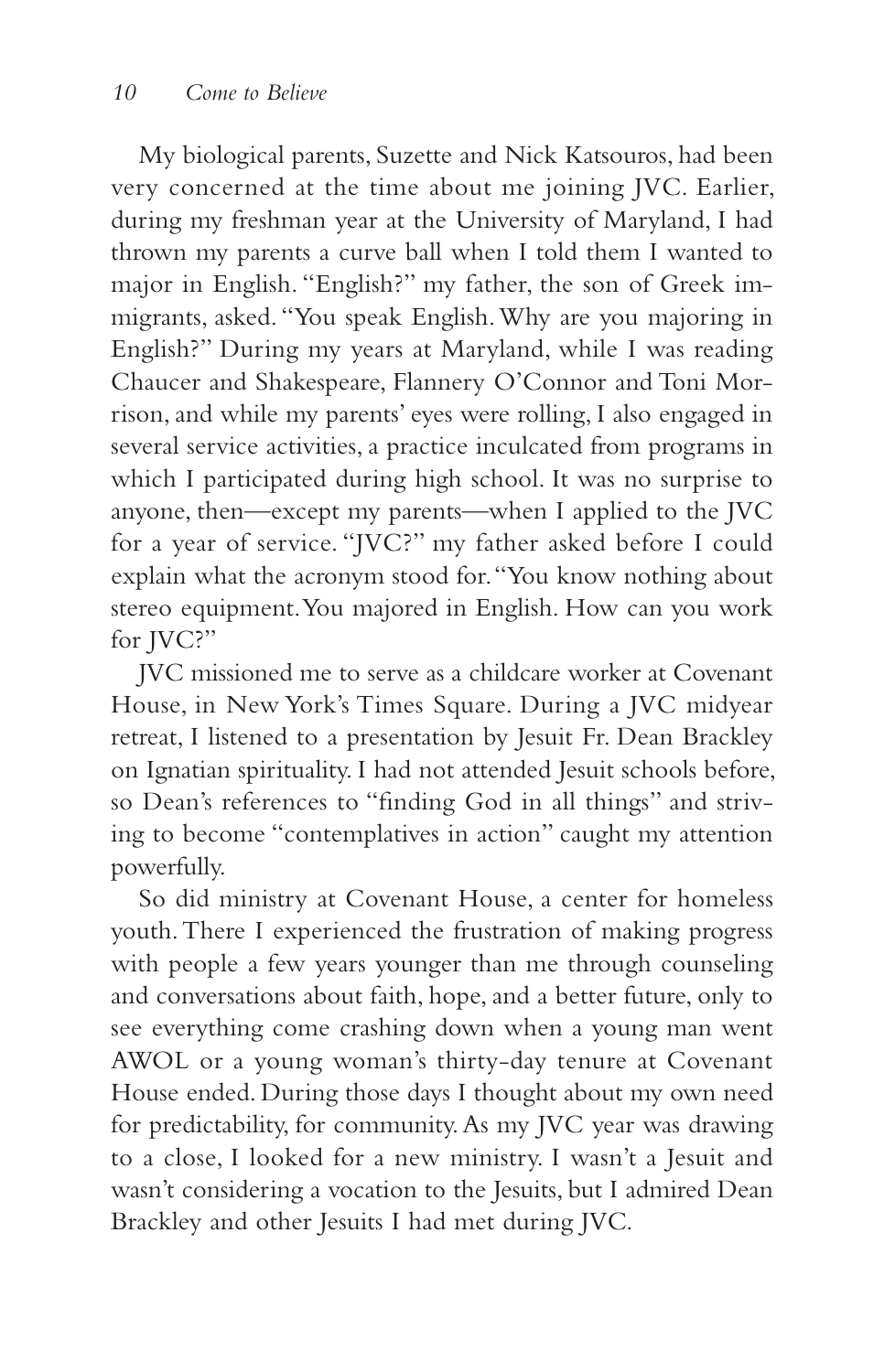Dean Brackley had been a founder of Nativity Mission School in the early 1970s, ten years before I met him. After JVC, in 1982, I began teaching at Nativity, located at 204 Forsyth St. on Manhattan's Lower East Side. Nativity was the first of what became the Nativity Miguel model schools. In the 1970s, prior to my move to Forsyth Street, Jesuits like Dean and laypeople there recognized that the public schools in District 1 missed the mark when it came to meeting the needs and celebrating the strengths of the children and grandchildren of immigrants. The Lower East Side had served as the cradle of newcomers to New York for over a century. The neighborhood has been gentrified in recent years and is now the cradle of boutique hotels and high-end restaurants and clubs. Displaced from this area are the Puerto Ricans and Dominicans and Mexicans I knew during my five years of living and working there, immigrants and the children of immigrants who dwelled in the tenements on Eldridge, Rivington, Pitt, Stanton, and Houston Streets, or the public housing projects along the FDR Drive.

The students enrolled at Nativity hailed from these projects and tenements. Nativity was an all-boys middle school (sixth, seventh, and eighth grades) that included a leadership-training summer camp in Lake Placid. Mike and Rose Allocca were very involved with Nativity. Rose, an accomplished teacher and administrator at Brooklyn Tech High School, volunteered at Nativity and eventually served as Nativity's principal. Mike, a successful New York financier, hosted many dinners at various restaurants in Brooklyn and Manhattan; Mike said his ministry was to feed hungry Jesuits.

When I met Rose and Mike, I wasn't a Jesuit yet. I taught and lived on the Lower East Side in an apartment with other faculty at Nativity for five years, from 1982 to 1987. I entered the Society of Jesus because of my experience of ministry, my students, and the Jesuits at Nativity. I was inspired by Jesuits like Dean Brackley and Ed Durkin, who served as director of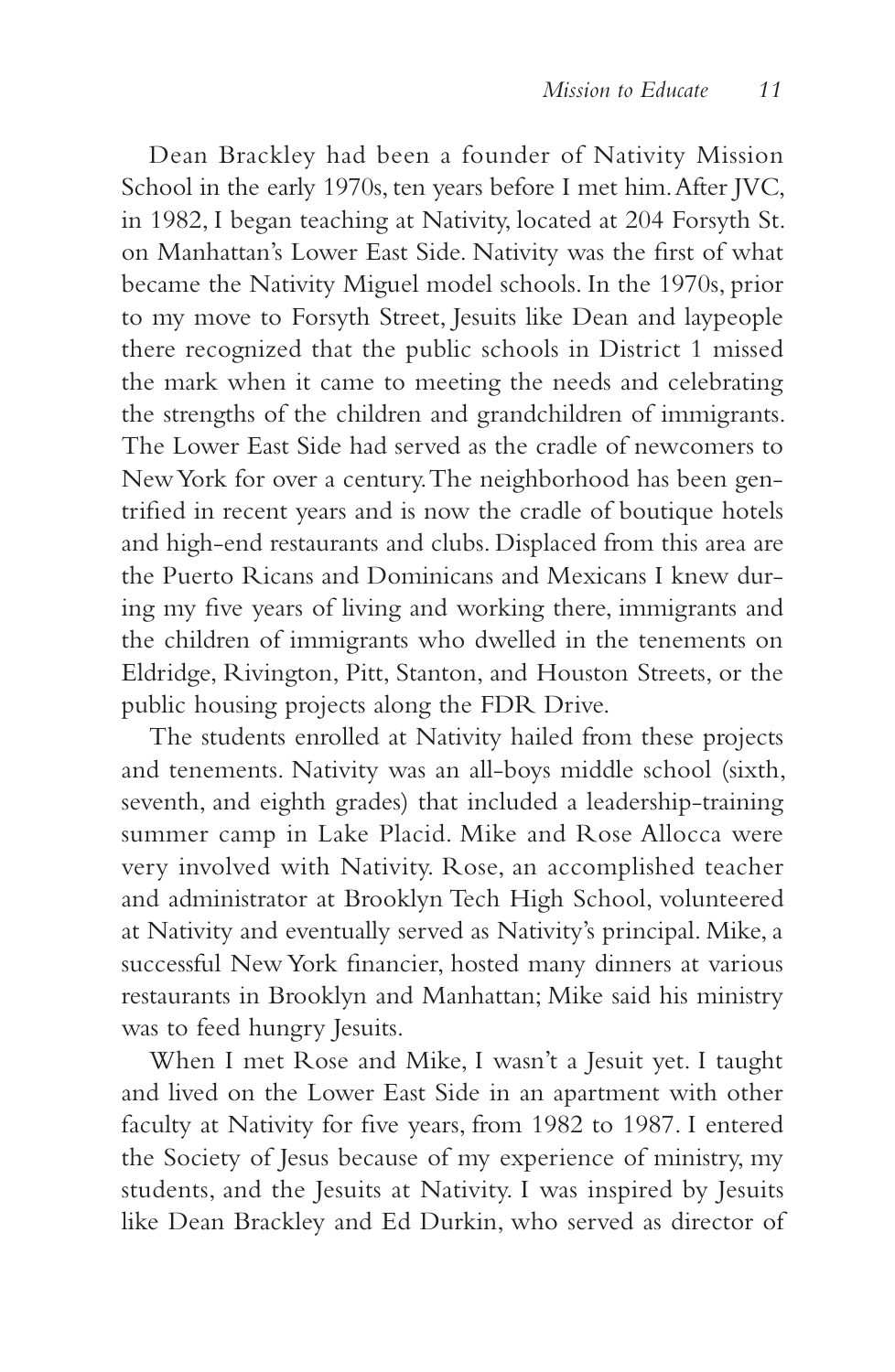Nativity. The meals out with Mike and Rose may have been inspirational, too.

Living with and working with and for the people of the Lower East Side in the 1980s also inspired me. In the projects kids just ten or eleven years old made quick money running nickel bags of pot. They could help their mothers with rent or groceries or buy basketball shoes or a new coat. This was a far more immediate satisfaction of needs than studying grammar and diagramming sentences with me or learning algebra taught by Ed Durkin.

Gangs were a presence on the Lower East Side, along with pushers. Young people who aged out of services offered at places like Covenant House found their way downtown from Times Square to homeless shelters on East Third Street and to the food, kindness, and beds at the Catholic Worker houses. In closest proximity, however, were prostitutes, working across the street from Nativity at Sara Delano Roosevelt Park. The Nativity students and faculty knew the prostitutes, some by name, because of their constant presence on our block. The prostitutes, mostly teenagers, were marching to their deaths from overdoses and AIDS. My colleagues at Nativity could track the progress of drug addiction or the virus on the faces of these girls as they lost more and more weight and then as they disappeared from Forsyth Street.

One morning I could tell my students in grammar class were not exactly engrossed by the lesson on identifying parts of speech. They were following some loud commotion outside. Maria, a prostitute who was likely no older than sixteen, was shrieking f-bombs at her pimp. I stuck my head out the window of my classroom and shouted, "Hey, Maria, can you take this down the street?" Maria and the pimp looked up. "Oh, Steve, okay, no problem," she replied. As Maria and the pimp proceeded south on Forsyth Street, the f-bombs faded. Back to parts of speech.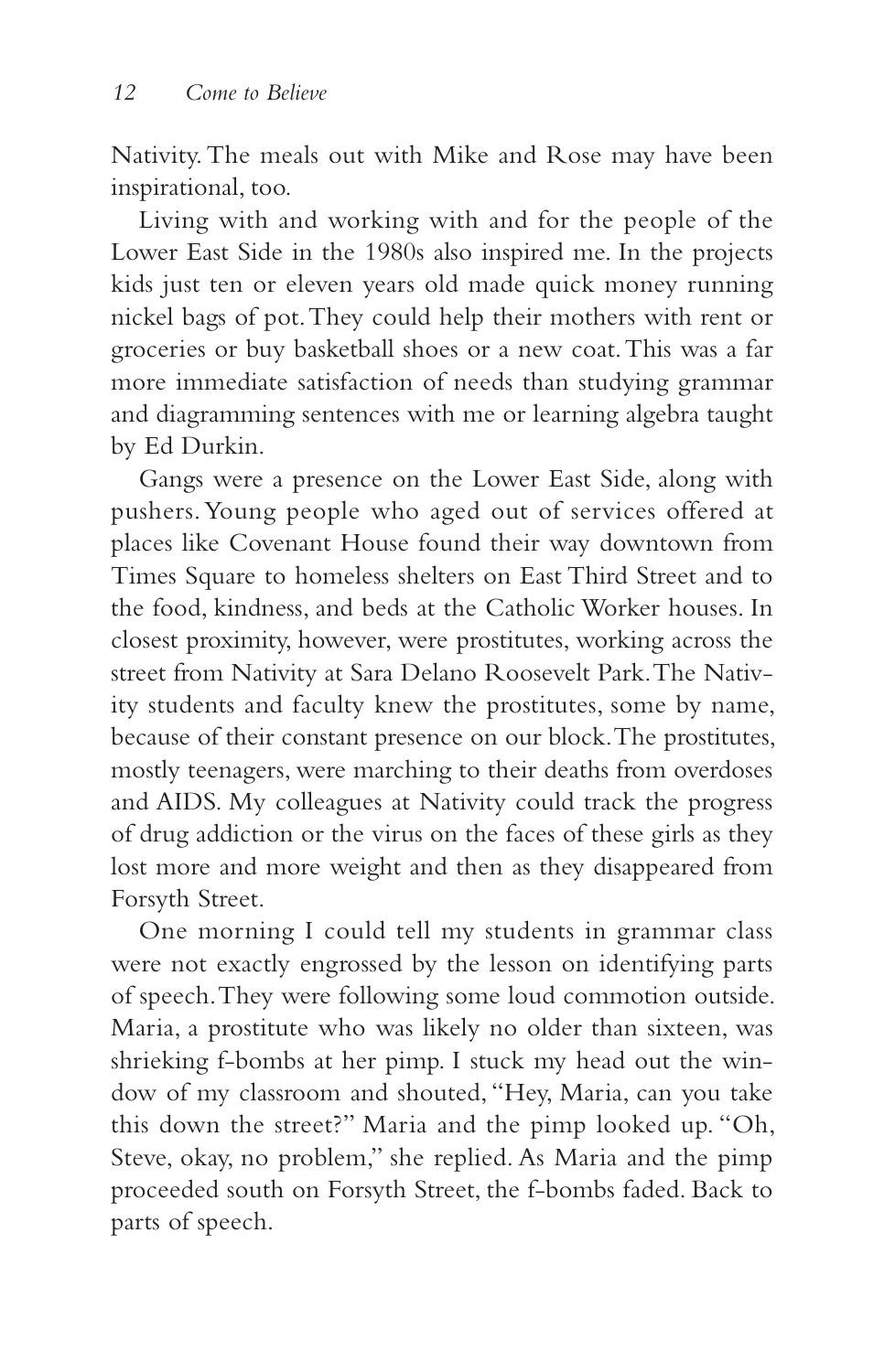In circumstances like these I marveled at the resilience of my students and their capacity to travel in the world of a Jesuit school and the world of the street. I also shuddered to think of how much they carried inside, how much they saw and experienced and knew already in middle school. Another time I witnessed a prostitute stabbing her pimp on a Friday afternoon as our students left classes and headed to Sara Delano Roosevelt Park to play. The pimp was bleeding all over the Nativity car Ed Durkin used to drive students home after evening study hall. I remember trying to distract the students from the sight, as if they hadn't seen similar scenes last month, last week, last night.

When I first arrived at Nativity, I was concerned that there weren't many books in our library. But eight blocks north, on 2nd Avenue and Saint Mark's Place, was a branch of the New York Public Library. So I tried an experiment with two of my students, Willie and Raymond. I tried to convince them that the library was a wonderful place that we should visit. "The library has books that match any possible interest you might have," I said with enthusiasm. "It has all kinds of resources, and there are librarians who are nice and helpful."

Willie and Raymond listened to me as if I were describing another planet, not a location that was a ten-minute walk north, but they were game to see what the library was all about. We walked up 2nd Avenue, discussing their interests, what kinds of books they might check out. Once inside the library we were greeted by staff members who were happy to help. We also noted that the library served as a haven for the homeless and for those who suffer from mental illness.

Martial arts captivated Willie, so we began to search that section of the shelves. As we began to register Raymond and Willie for library cards, someone grabbed me and started pummeling me, yelling, "I told you not to do that, I told you not to do that." I had inadvertently brushed against this person, which apparently offended him. As I dodged swings, I realized he was ill, he was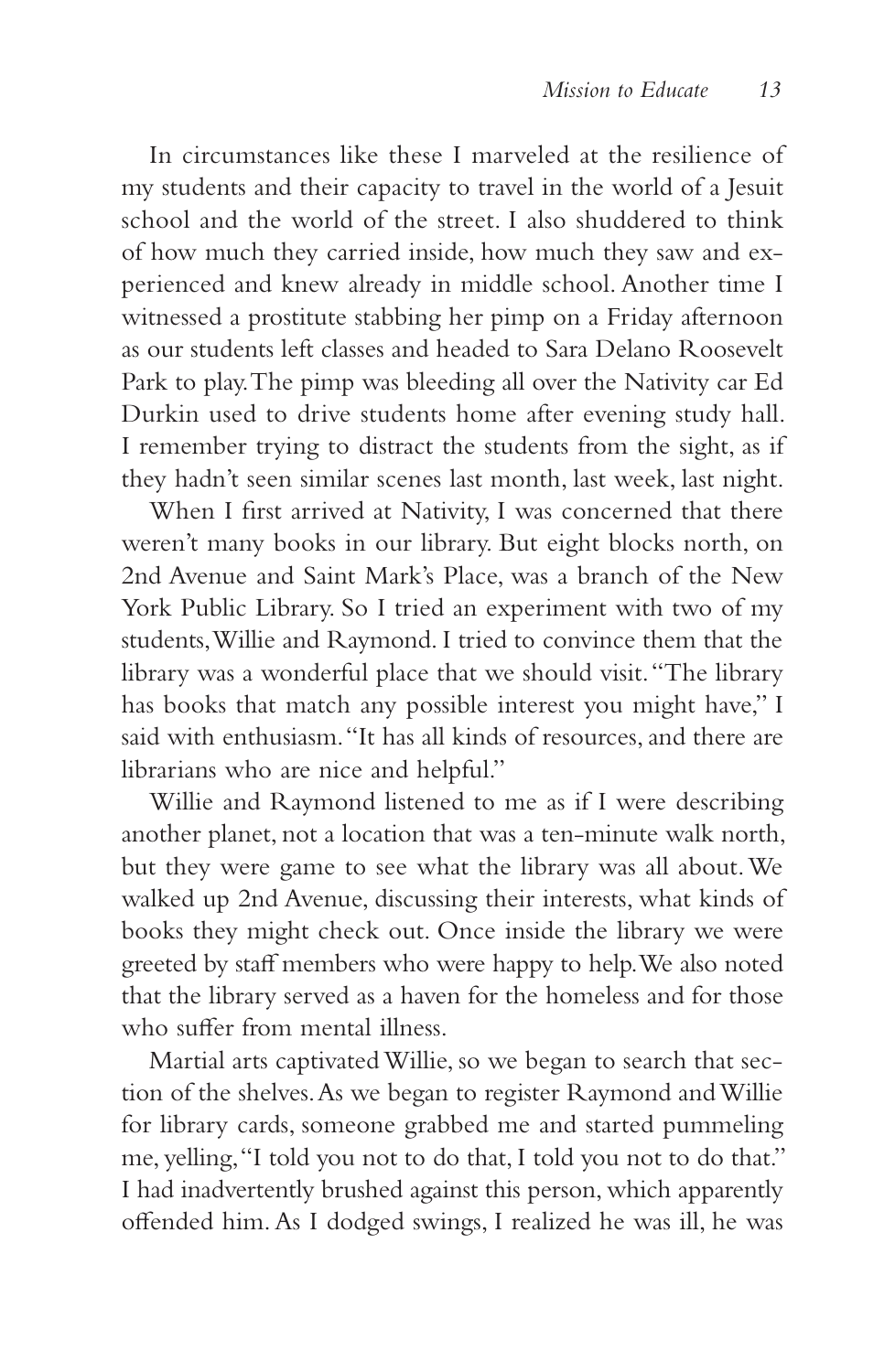suffering. (So was I—my eye had begun to swell.) Rather than becoming defensive, I said, "You're right. I'm wrong. I'm sorry, I should not have done that."

His rage subsided, and he walked away from Willie, Raymond, and my black eye. My students looked sick. So much for all of my rhetoric about how great libraries are, I thought. "We hate this place," they said. "Who wants to go to the library and watch your teacher get beaten up?" I stumbled back down 2nd Avenue with a swollen eye and a throbbing head and shuffled into Nativity Mission Center. Ed Durkin was counseling one of our students. He looked up at me and said, "What the hell happened to you, Steve? Where have you been?" I gave the short answer: "the library."

My five years at Nativity served as my training ground for the Jesuit concept of *cura personalis*—care for the whole person. My colleagues lived above the school in the tenement that housed Nativity. We knew the blocks and buildings of our students. We spent time with them after school, evenings in study hall, summers at Nativity's camp in Lake Placid. We interacted with their families. Willie, my library companion, grew into a volatile young man, especially after his mother died of AIDS. Willie lived with an overwhelmed grandmother, and he carried a gun. He didn't graduate from Nativity. Instead, he visited the school once, brandishing his pistol. I ran after him on Forsyth Street to see if something I could do or say would make a difference, would reach him somehow. I wasn't able to catch up with him that afternoon.

Several years later I was walking on the Lower East Side and spotted Willie pushing a toddler in a stroller. I had heard he had married a girl named Carolina and they were the parents of a little boy. Bumping into Willie transported me to the grammar classes I had taught at Nativity. I had used a textbook called *Drill for Skill* that the students dubbed "Kill for Skill." We diagrammed sentences and put together endless writing and public-speaking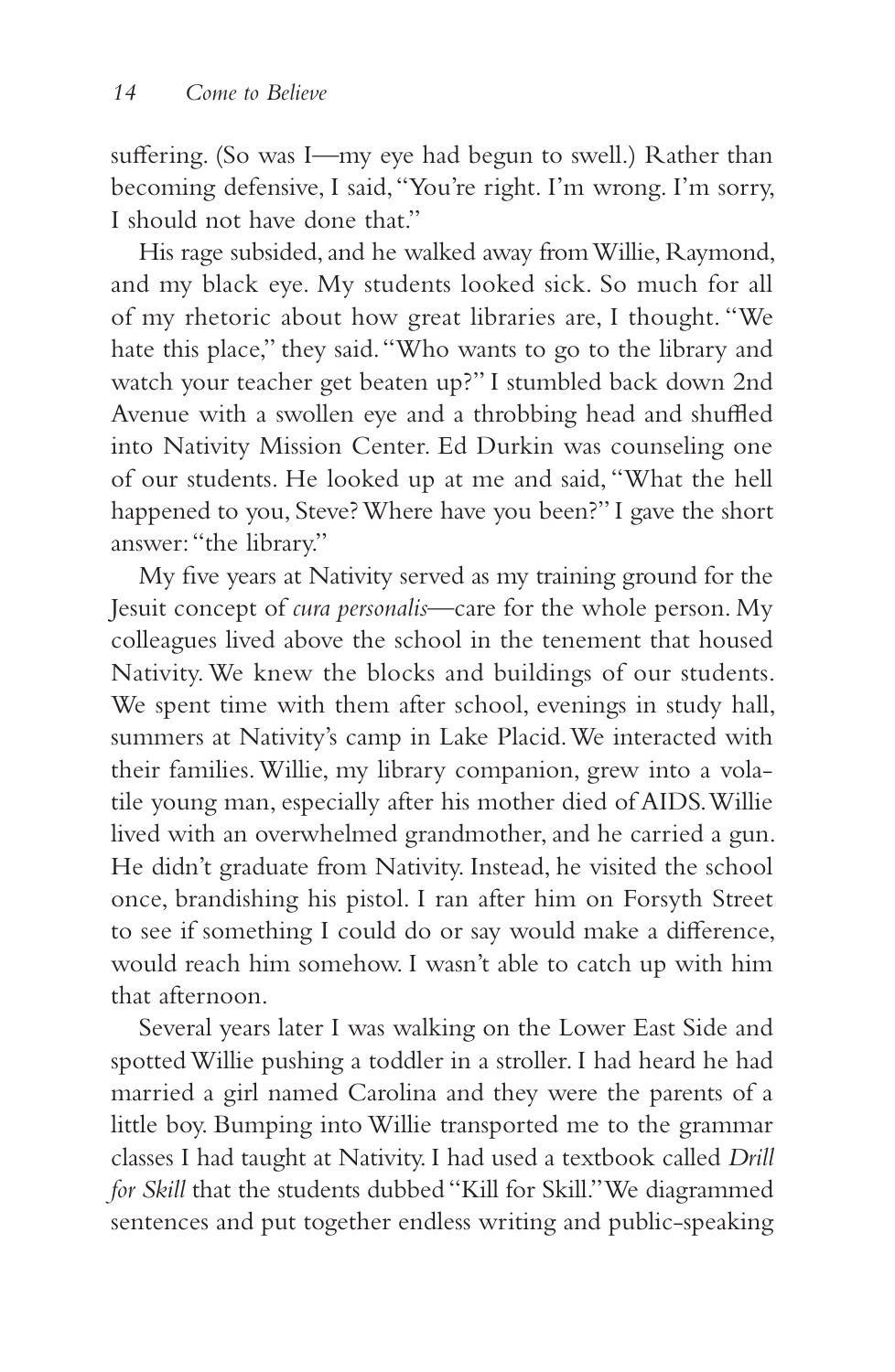and book-publishing exercises. As Willie and I greeted each other and I met his son in the stroller, I recalled that Willie was one of the less engaged students.

Willie volunteered, "You know, I'm teaching Carolina what you taught us, Mr. K." I wasn't sure where this was going and asked, "What do you mean, Willie?" He answered, "I still have my copy of the *Drill for Skill* book we used. Remember, 'Kill for Skill'? I'm teaching her the parts of speech." I was dumbfounded. "Get outta here," I said. "We were in class together seven years ago. No way." Willie insisted, "No, look." He pulled out his old assignment notebook. "Now see, Mr. K, Carolina and me, we're working on personal pronouns, because you taught us that in October of 1982." This completely floored me. There was no reason for Willie to carry this artifact from seven years before. He had relocated repeatedly since then, and his life was very unpredictable. But he hung onto that textbook because it meant something to him.

Although Willie had not graduated from Nativity, many students did. But the big question at the time was, "Now what?" To address this question my friend Rose Allocca and I initiated Nativity's Graduate Support Program in 1984. By then, Nativity had been enrolling classes and graduating eighth graders for over ten years. My predecessors and contemporaries at Nativity and I found our commitment to *cura personalis* had been successful, but student confidence unraveled when they transitioned to high schools with higher enrollments, and in some cases with a majority of white students. (Nativity began in part to assist the students in enrolling at and graduating from New York–area Jesuit or Catholic high schools.) Unless the Nativity graduates were academically excellent or athletic superstars or always in detention ("JUG" in Jesuit parlance), they could get lost. Even after going on to high school, they would often gravitate back to Nativity because it was home, in their neighborhood, because they had relationships with faculty, staff members, and administrators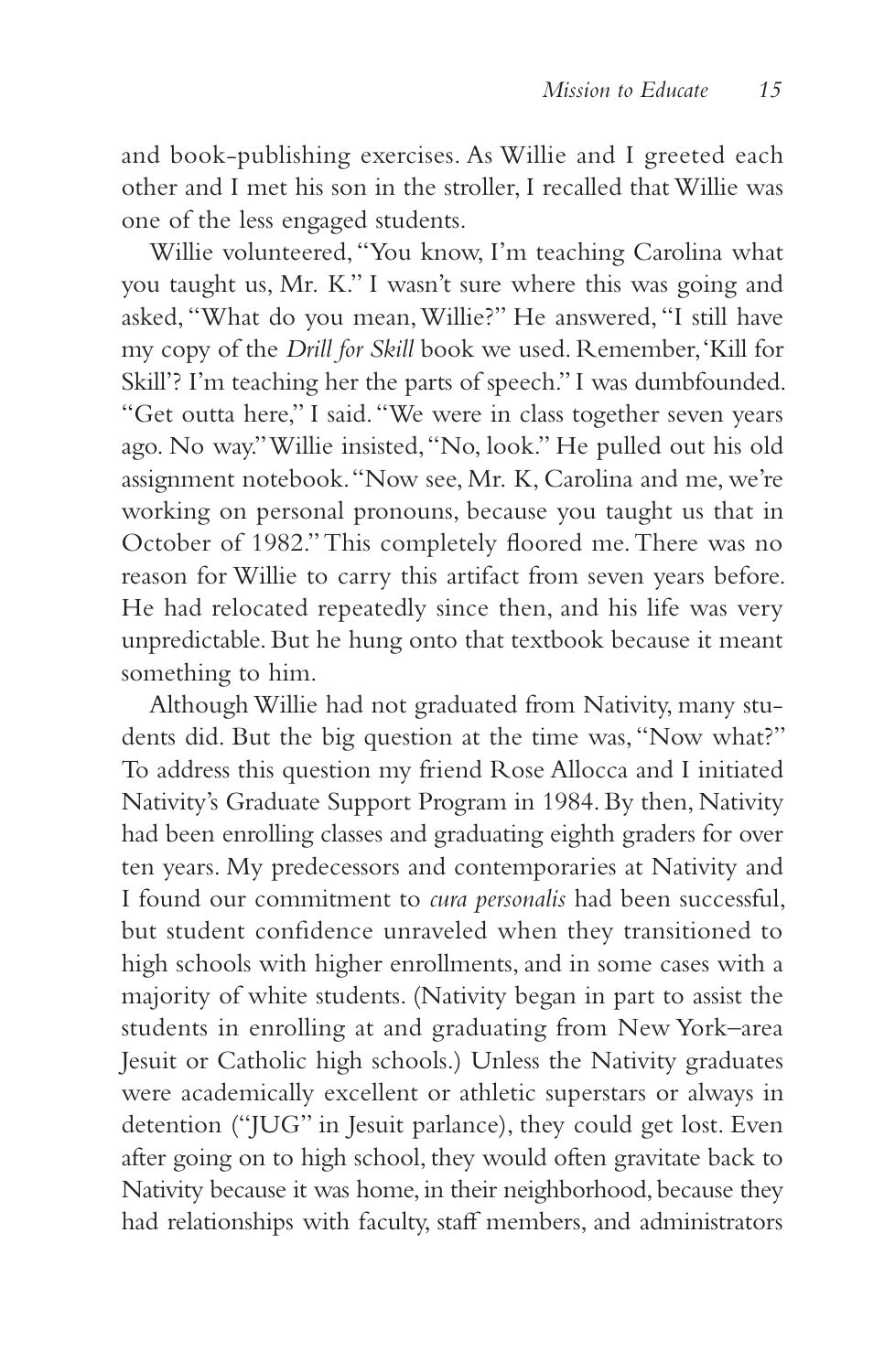there. Nativity's Graduate Support Program began by offering tutoring and a special study hall at night for our graduates.

But we needed to do more. We wanted to collaborate with the parents of our students. This desire drove me to travel to the Dominican Republic to learn Spanish, since the majority of our students and their parents were Dominican. Upon my return my Spanish vocabulary and accent were almost comical, but the Nativity community was grateful that I attempted to learn their language. I would give presentations to the parents in mangled Spanish, but they would applaud. The important thing was that I developed enough of a vocabulary to communicate with the parents about how their sons were progressing academically or about the high school application process.

As part of the Graduate Support Program I started to accompany parents of Nativity graduates to parent-teacher conferences and other events at the high schools where their sons were attending. Magdalena, the mother of Julian, asked me once if I would attend a parents' association event with her at her son's high school. I was close to the family. Magdalena worked in a sweatshop not far from the family of seven's one-bedroom apartment. The high school event was a fashion show, and the other attendees intended to purchase what the models were wearing. Magdalena couldn't afford to do that but discovered another connection to what was presented on the runway: Magdalena had sewn the zippers on the dresses.

Another parent, Zilpa, also worked in a sweatshop. I wanted Zilpa to see how long the commute from the Lower East Side would take for her son Fernando to arrive at his high school uptown on time. The mothers and I would time the commute from the 2nd Avenue subway station near Nativity to the different schools. Zilpa, dressed in her Sunday best, and I traveled to Regis High School, the prestigious tuition-free prep school run by the Jesuits on New York's Upper East Side. When we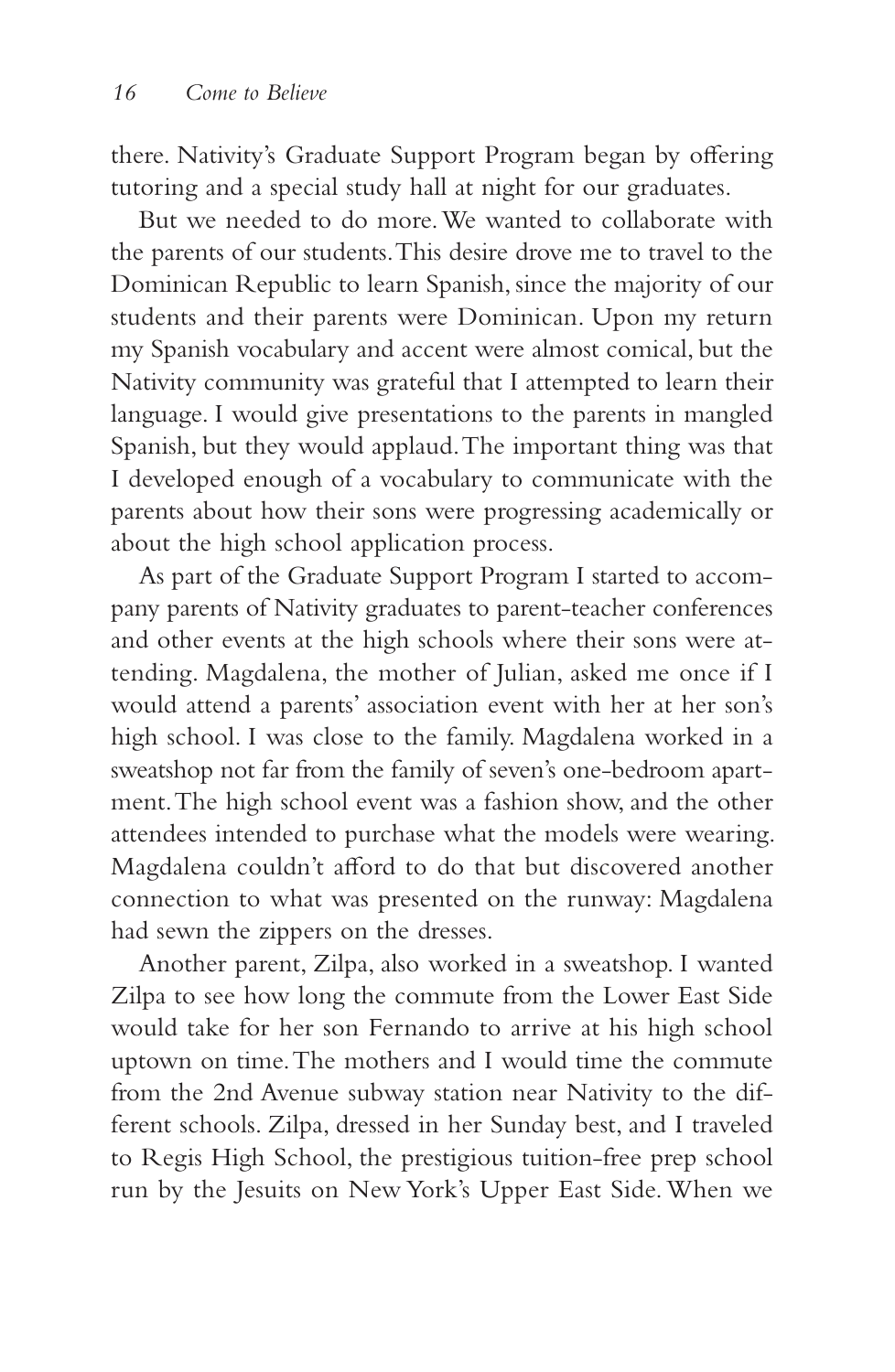arrived, some of the faculty members who were going to teach Fernando spoke with us. Some of them spoke Spanish, and they were very hospitable. Zilpa appreciated their kindness, but she was most taken with the flowers in the neighborhood where Fernando would go to school. Why? Because there were no flowers on the Lower East Side and no flowers in the sweatshop. I think that the next time Zilpa was at Regis was probably for Fernando's graduation, but she knew that he was in a safe environment, one very different from the one in which she lived. She trusted the Jesuits, she trusted the high school, she trusted Nativity, and I was honored that she trusted me. No *cura personalis,* no trust.

 $\sum_{n=1}^{\infty}$ 

#### **Pretend**

*Kids need heat and light to survive. Heat, in the form of respectful, dignified vigilance over them. Light, in the form of hope for some kind of future beyond this.* —Fr. Greg Boyle, SJ, Homeboy Industries

Intered the Society of Jesus in 1987. Part of our training, or formation, includes regency, two or three years of practical exentered the Society of Jesus in 1987. Part of our training, or perience working in a Jesuit institution, typically a school, before advancing to theology studies. For my regency I was assigned to a team to start a middle school based on the Nativity model at St. Aloysius Parish in Harlem. I was reunited with Jesuit Fr. Ed Durkin from Nativity, who was such a huge influence on me before I entered the Society. Ed and I worked with a young African American man named Clyde Cole, who is now a good friend. Clyde graduated from Regis High School in New York and played basketball while attending Northwestern University.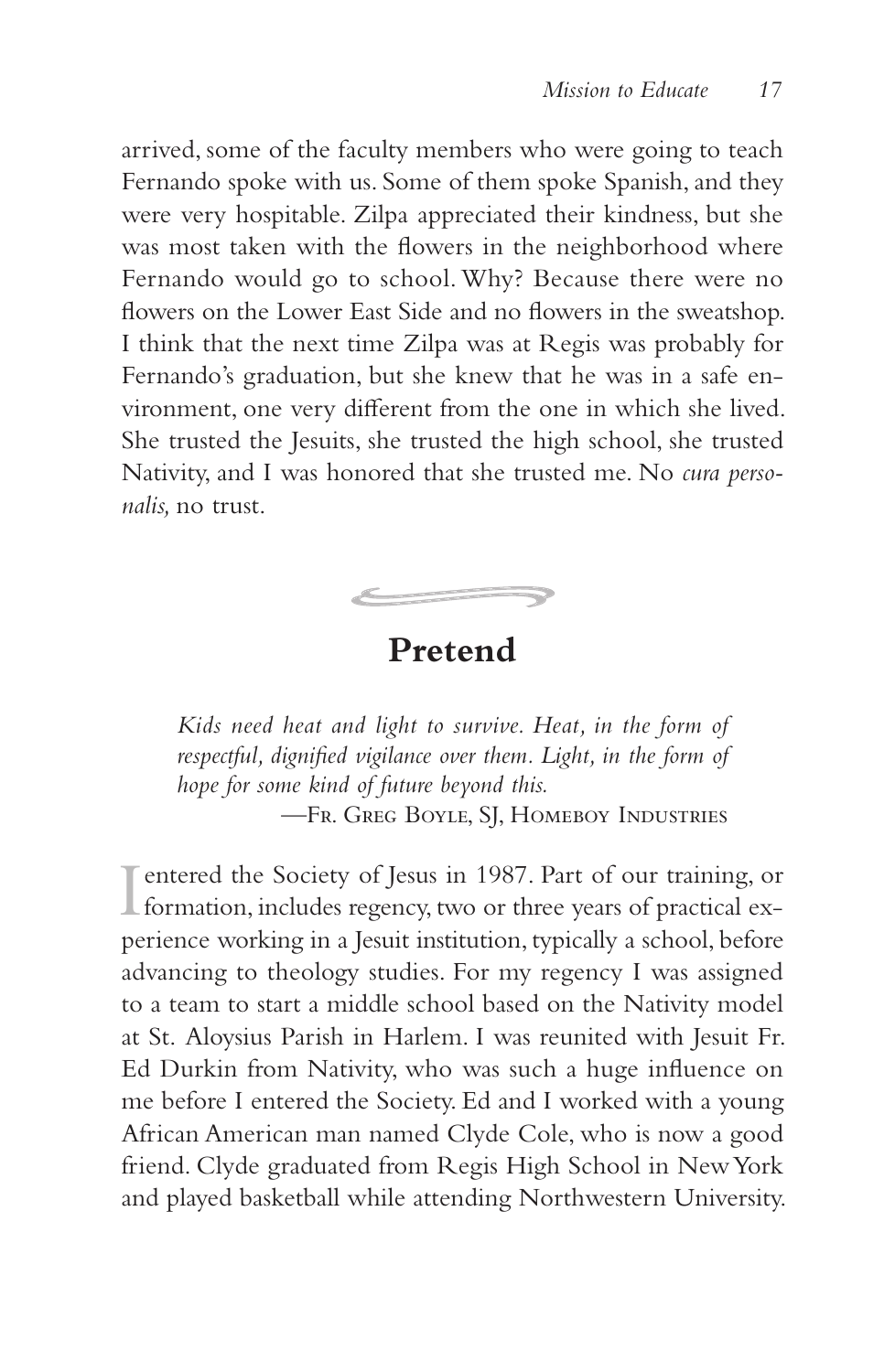Ed, Clyde, and I were the original team. We called the school the Gonzaga Program. I taught nine classes a day and raised money for scholarships and special projects. As we grew our student body and expanded our faculty by bringing in members of the Jesuit Volunteer Corps, I supervised them and worked on developing the school's curriculum. None of these earned me as much appreciation as another job: I was also the janitor that first year! I had another role that earned me almost no appreciation at all: I served as the master after classes in the JUG room, where students appeared when they received detention. (Countless alums of Jesuit schools believe JUG is an acronym for Justice Under God. In fact, JUG is a contraction of the Latin *iugere*, "to yoke," as an ox, for the purpose of manual labor, or punishment.) No one was happy in the JUG room.

I taught our writing course at the Gonzaga Program of St. Aloysius. Our classes were small by design. For one assignment I asked the fourteen students in my class to write about what a reunion would be like twenty years later. Who would be doing what? What high schools and colleges might they have attended? Where would they be living? Who would be married and raising a family?

Of course, I got caught up in what I thought would be a meaningful and enjoyable assignment for our close-knit class. I was brought back to earth when one of the students asked, in a very matter-of-fact manner, "Mr. K, what if you think you won't be alive twenty years from now?"

That gave me pause.

I remember having the presence of mind to simply say, "Pretend." But asking the students to pretend at the age of thirteen that they would be alive at the age of thirty-three revealed a startling fact: our students did not have a future orientation in Harlem. We began the Gonzaga Program in 1991, during the height of the crack epidemic, when gun violence was rampant.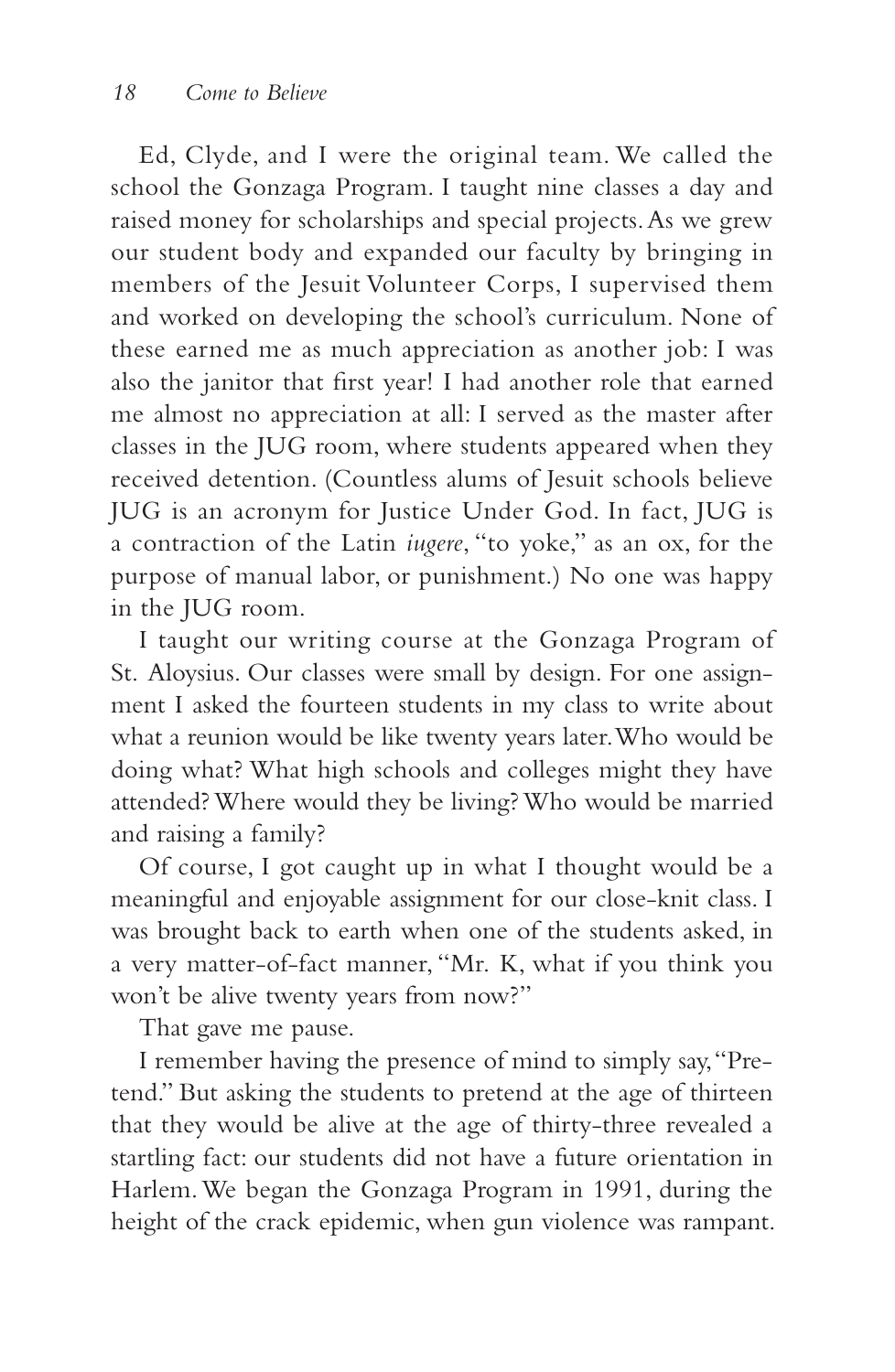Ed Durkin and I lived with two other Jesuits on West 132nd between 7th and 8th Avenues. When I first arrived and walked through the neighborhood, I was asked, "Are you lost?" I became accustomed to falling asleep at night with gunshots in the background: white noise. But the question from the students at the Gonzaga Program—what if you think you won't be alive twenty years from now?—has bothered me since the day I introduced a seemingly benign assignment in class. *Pretend.*



#### **Don't Sell the Students Short**

*I've ultimately learned that although being an adult is rough, I can do it.*

—Arrupe student

My relationship with the city of Chicago didn't begin with my time as dean and executive director of Arrupe College. After finishing two years at the Jesuit novitiate at St. Andrew Hall in Syracuse, the next phase of my Jesuit formation included two years of philosophy studies. My options were Fordham in the Bronx or Loyola University Chicago. I already had a master's degree from Fordham, which I had earned when I was working and teaching at Nativity. A close Jesuit friend of mine from the class ahead of me, Ed Cunningham, was in Chicago and liked his experience at Loyola. I talked to my superiors in New York and was assigned to Chicago.

It was a wonderful time. I didn't realize that I would like philosophy, but the department was very strong. I had terrific Jesuit instructors like Mark Henninger and Harry Gensler and Leo Sweeney, and lay instructors like Sue Cunningham and Patricia Werhane. And, of course, there was everyone's favorite,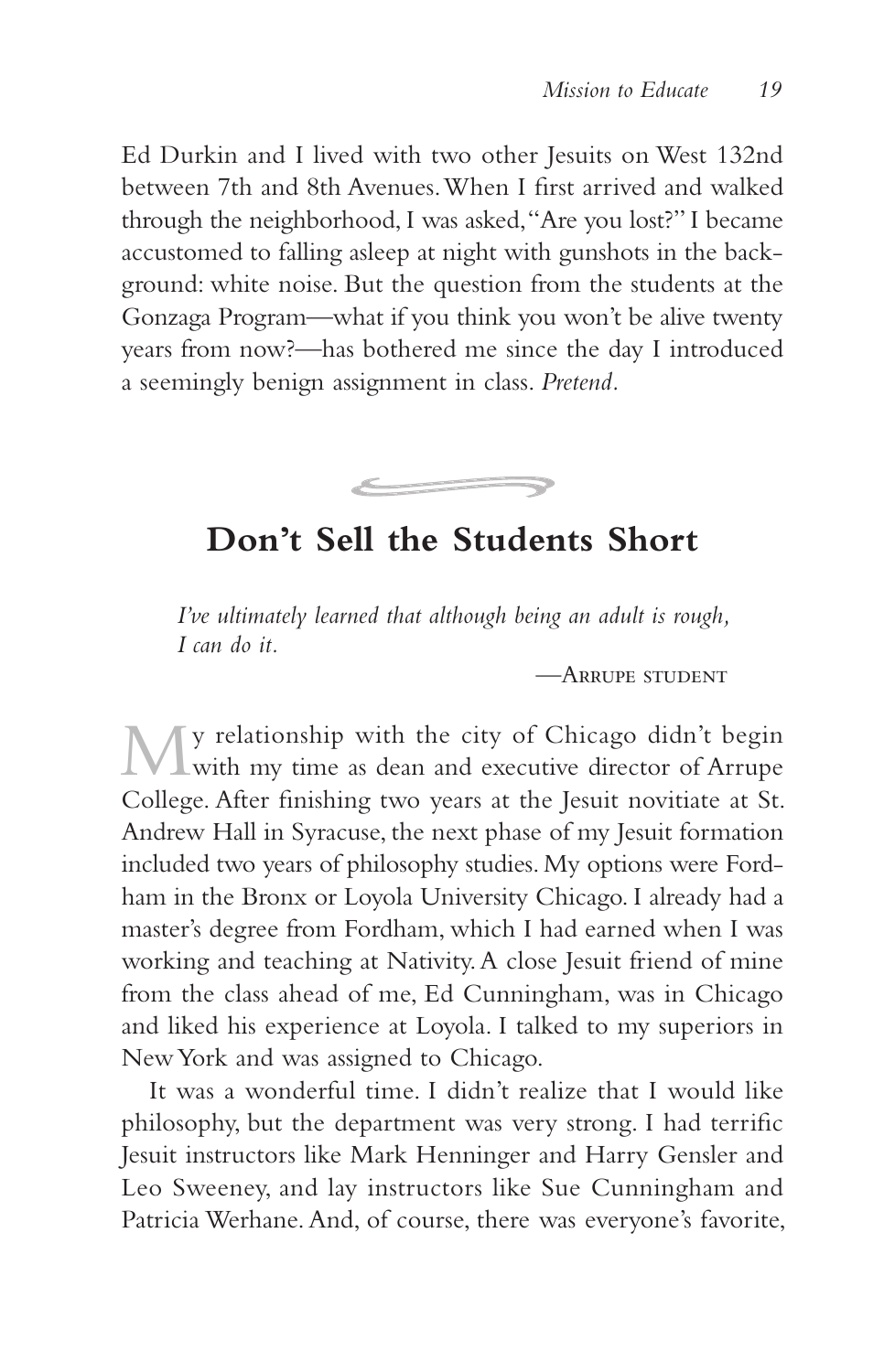a BVM nun, Sr. Louise French, who was a wonderful friend to so many Jesuit scholastics. During that time, besides reconnecting with my friend Ed (who later left the Jesuits), I made a number of new friends, particularly two Jesuits: Karl Kiser, who recently finished his presidency at the University of Detroit Jesuit High School after fourteen years at the helm; and Gene Geinzer, who was already ordained and teaching in the Loyola Department of Fine Arts at the time and now is working and teaching in Beijing.

I was grateful for that time because it really expanded my horizons in the Society of Jesus. I had been focused on New York in that typical "there's no life west of the Hudson" way, and while I still have the strongest affinity to New York and consider New York home, I loved doing a "deep dive" into the Midwest, Chicago particularly. I was impressed by Chicago's architecture; neighborhoods; public transportation; food, sports, and arts scene; and affordability—especially compared to New York City.

I spent two years at Loyola Chicago studying philosophy and ended up getting a master's degree at Loyola before being assigned as a regent to begin the Gonzaga Program at St. Aloysius in Harlem. Karl Kiser and I reconnected in theology. Karl had served in Peru during his regency, where he met Fr. John Foley. When John returned to the United States after many, many years in Peru, he had the idea of beginning a new kind of inner-city school, called Cristo Rey, that would combine a work program with a strong Jesuit-inspired educational curriculum for disadvantaged students. Because of my work at the original Nativity and the startup Gonzaga Program, Karl told John to speak with me. So John made a trip to the Weston School of Theology (now part of Boston College) where Karl and I were living and studying. John traveled with Sr. Judy Murphy, a Benedictine sister. They were in the beginning stages of discerning a request made by then–Jesuit Provincial Brad Schaeffer for the Jesuits to better serve the Mexican immigrant families living in Chicago's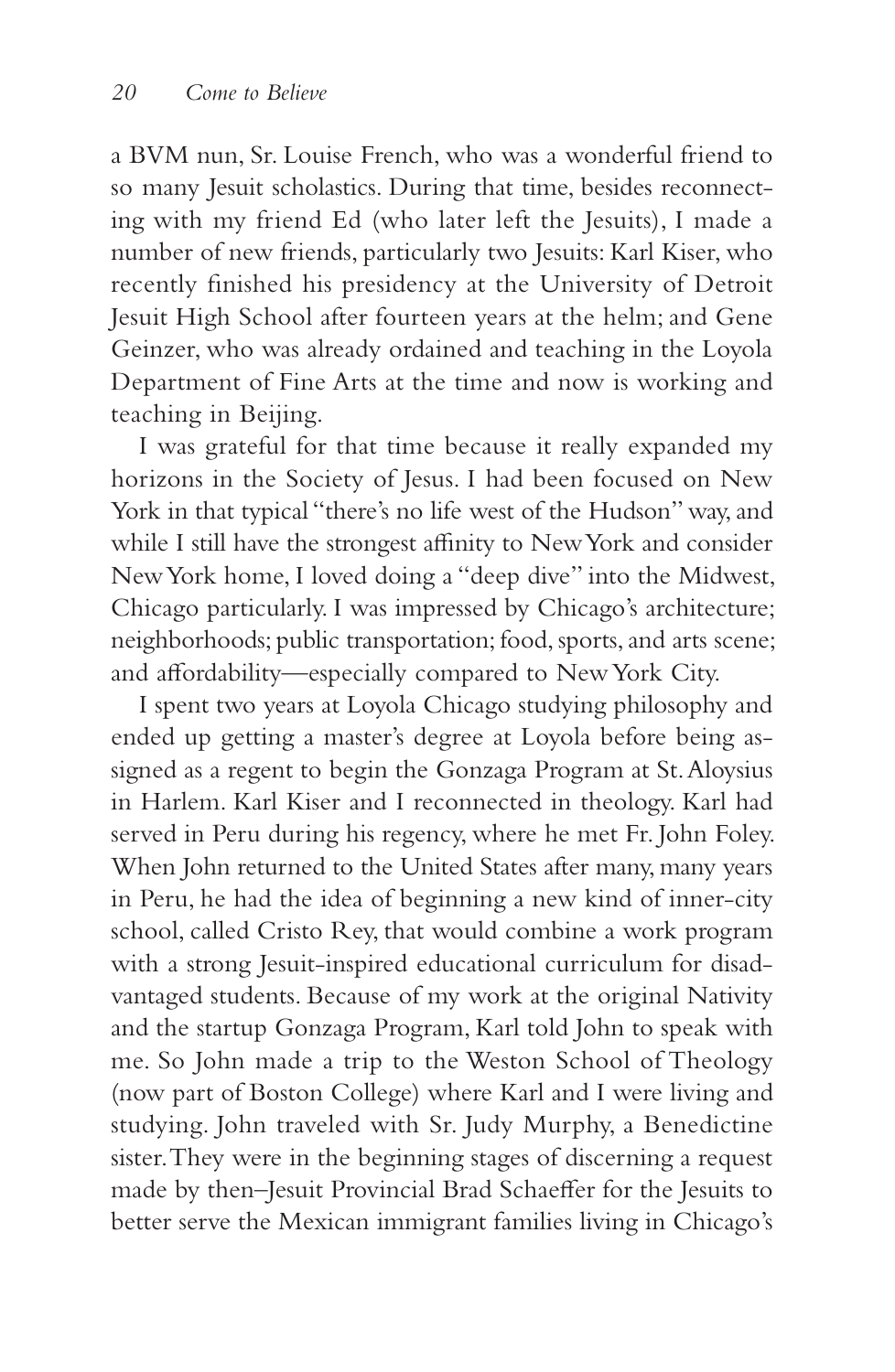Pilsen neighborhood. The idea was to make Jesuit education more accessible through a new high school model that helped students pay for their education through a work-study program.

John, Judy, and I now laugh about this, but when they were describing the new school to me, I was very skeptical. "Why do the white students at Loyola Academy and St. Ignatius College Prep, the Jesuit high schools in the Chicago area, go to school five days a week, and the students from low-income backgrounds go to school only four days a week?" I asked. This was before Cristo Rey had an extended year and an extended school-day schedule. Then I asked John, "Now when these students graduate from Cristo Rey, you're preparing them to go to Harvard and University of Chicago and Northwestern and Stanford, right?" He responded, "Oh, my God, never, no way." And I said, "Okay, alright, they're going to go to Notre Dame and to Georgetown and Santa Clara, right?" And he said, "No, never. That's just not in the cards for them." So I said, "All right, they're going to go to Marquette and Loyola University, aren't they? And DePaul?" And he said, "No, they won't be doing that." So I said, "Well then, John, get out of it. Because we're Jesuits and we run college preps. This is a crazy idea and it'll never work."

Cristo Rey has been easily the most exciting and effective innovation that has happened in Catholic secondary education in the last twenty years. And all these years later many Cristo Rey graduates have gone on to graduate from all of those schools I had mentioned. So I'm willing to admit that if you're ever looking for someone to predict the success of a trend, don't ask me!

Cristo Rey, of course, was the beginning of what is now a network of thirty-two Cristo Rey model high schools around the country. I was delighted to be at a ceremony kicking off a new Cristo Rey in Milwaukee, and I'm honored to be on the board of directors of the original Cristo Rey in the Pilsen neighborhood of Chicago. And I'm relieved John Foley and Judy Murphy didn't heed my advice about their idea.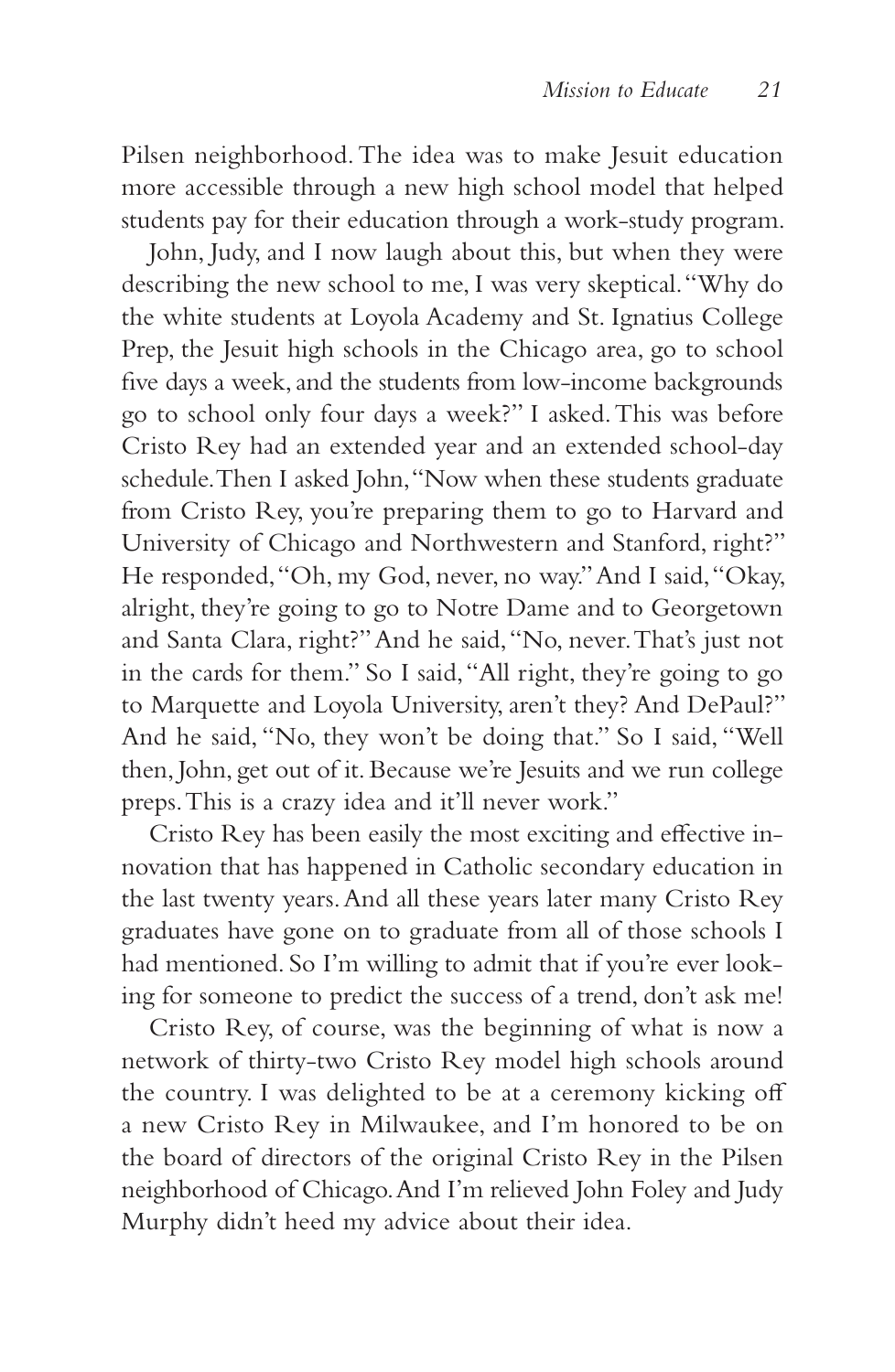# $\sum$

#### **Leadership**

*Embracing the Good to Which We Are Called*

*Change will not come if we wait for some other person or some other time. We are the ones we've been waiting for. We are the change that we seek.* 

—Barack Obama

Prior to engaging in post-secondary education, I served from 2002 to 2011 as president of Loyola School, a Jesuit high school on Manhattan's Upper East Side. As I mentioned earlier, during my tenure we were able to move the school forward in new ways while honoring its history and distinctive Jesuit and Catholic identity. The experience taught me a great deal about leadership and about my own leadership style in particular. If I had to boil it down, my leadership hinges on three main maxims.

The first maxim is knowing when to leave and to leave them wanting more. The celebration of my final vows (ultimate confirmation of membership in the Society of Jesus) on Ascension Thursday in early June 2011 served as my farewell from Loyola. It was very emotional but also affirming and wonderful. I felt I was leaving Loyola in very good shape. The kindness and support I experienced at Loyola combined powerfully with the many friendships I experienced through decades of ministry in New York. Consequently, my final vows in 2011, along with my first mass back in 1998, both at the Church of St. Ignatius Loyola in Manhattan, are spiritual and personal highlights for which I will always be deeply grateful. The liturgy of the final vows, attended by over a thousand people from various chapters of my life, felt movie-like. And, in terms of Loyola School, I left them wanting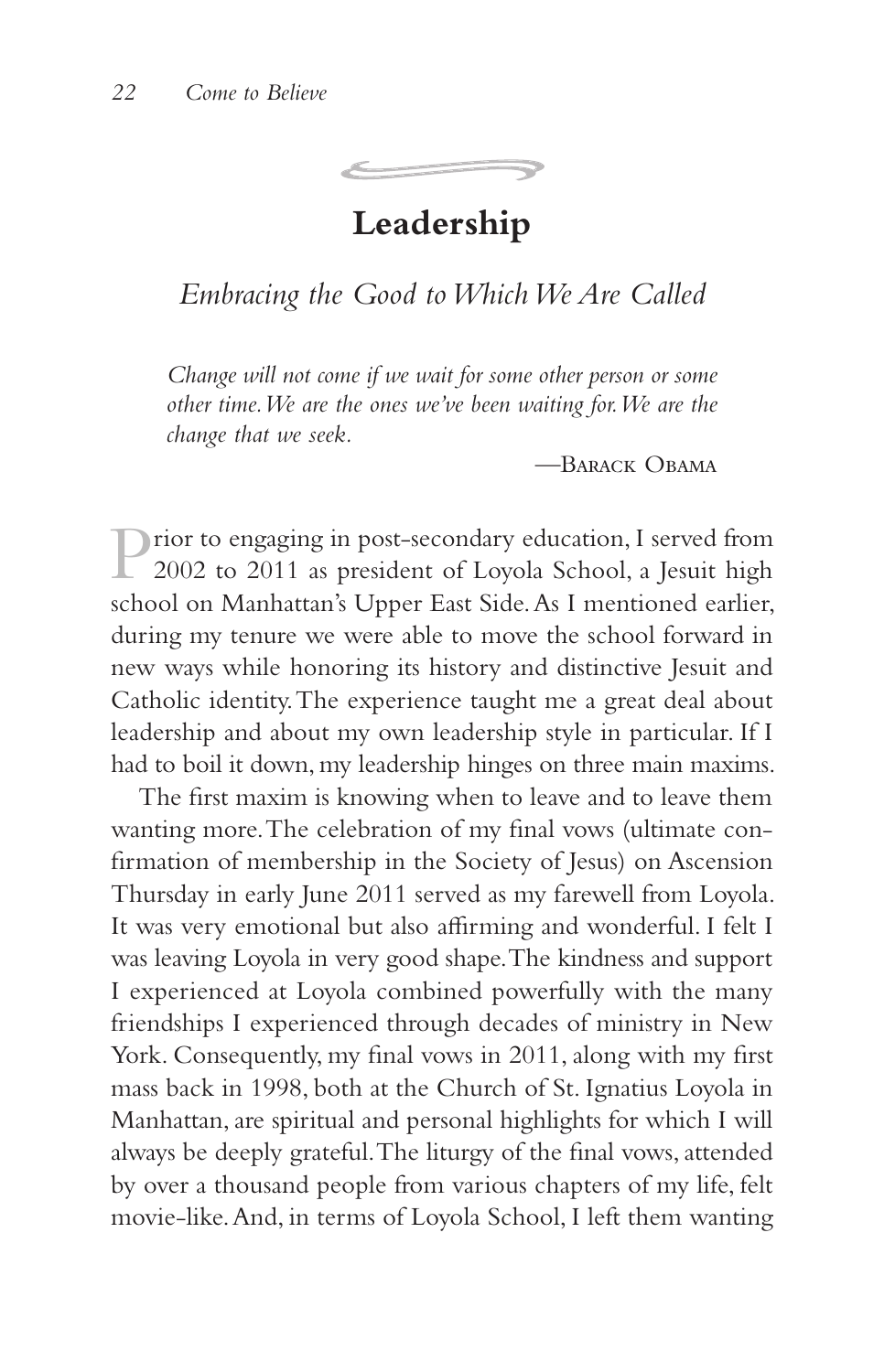more. But it was time for me to move on to a new assignment. Accompanied by a dedicated community of students, colleagues, parents, alumni, and trustees, I had completed my assignment. I also finally had completed my doctorate at Teacher's College at Columbia University the previous April, and after prayer and discernment I had told my provincial superior I felt called to transition to administration in higher education.

The second maxim I strive to live by is that effective leadership is about paying attention to the right thing at the right time. My Jesuit friend Bob Reiser is a master at this. As president of McQuaid Jesuit High School in Rochester, New York, and before that as president at St. Peter's Prep in New Jersey, Bob has exhibited outstanding leadership by knowing where and when to focus his attention. Another Jesuit friend, Damian O'Connell, has taught me to recognize that there are many goods competing for our energy and attention, attempting to lay claims on us, and that one needs to ask, "What is the good to which I'm called?"

When I moved from teaching, which I truly loved, to respond to the call to serve in administration, I was very aware that I would have less immediate connection with students and the powerful daily formation that happens between students and their instructors. To accept the call I had to make some sacrifices so that I could focus my attention on collaborating with and contributing to a team that is moving an institution forward.

The third maxim that informs my leadership is that building the right team is the key to success, no matter what the task at hand is. This was a challenge I needed to address when I became president at Loyola in 2002, both internally and on the board level.

Eventually, with high-performing trustees and outstanding administrators in place, Loyola changed for the better. Three key hires advanced Loyola so that the school incarnated the book everyone seemed to be reading at that time, Jim Collins's *Good to Great*. Jim Lyness, long-time Loyola faculty leader and math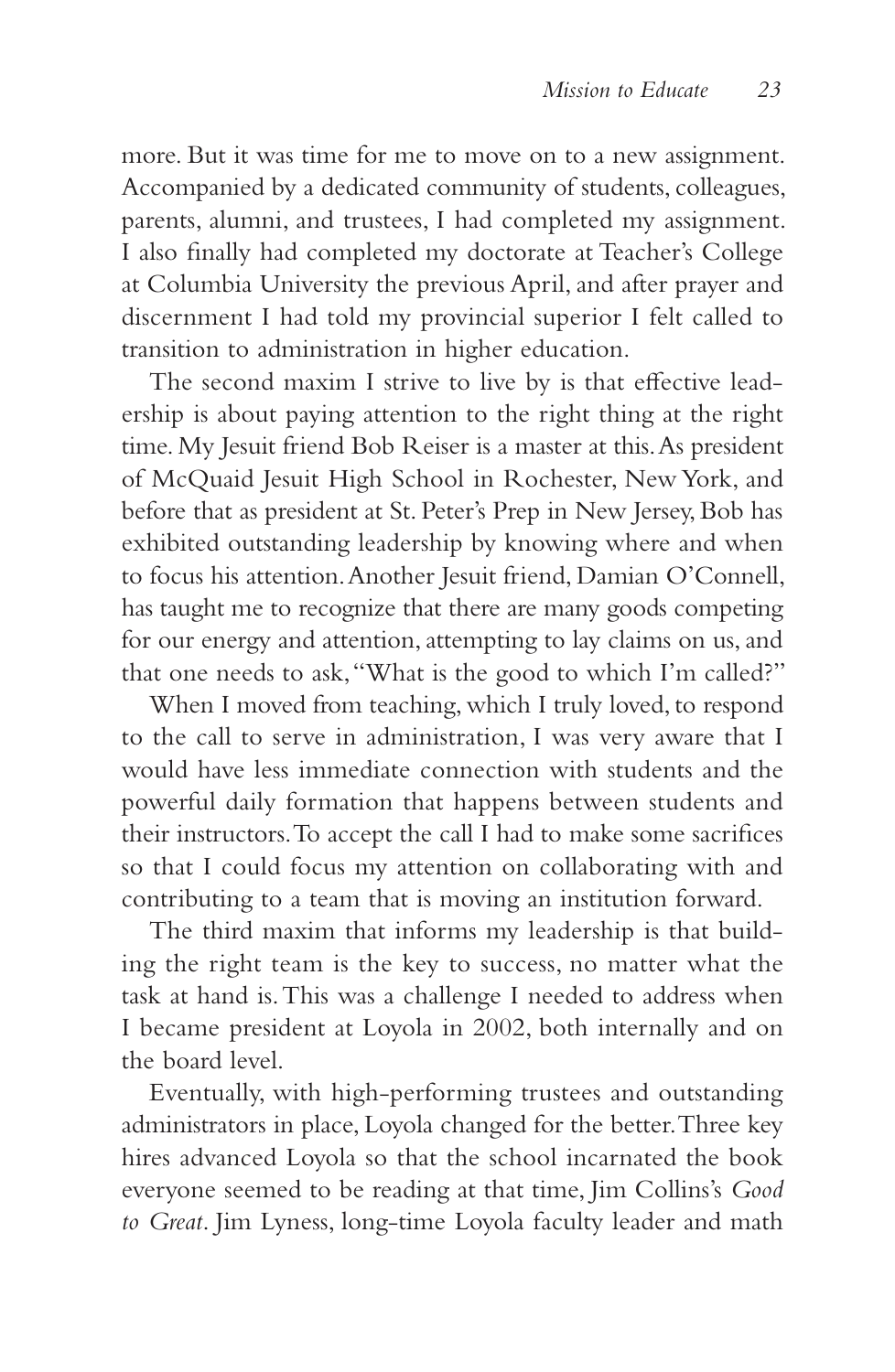department chair, returned to Loyola two years into my term and served as our academic head, or headmaster. Jim was and is an outstanding leader and deeply committed to Jesuit education and to inculcating the "grad at grad," a summary of the five characteristics of a graduate of a Jesuit high school at the time of graduation: open to growth, academic excellence, religious, loving, and committed to doing justice. Susan Conniff began in 2003 as our vice president for finance and was my "good right hand" in many ways. Susan's previous experience in finance at JP Morgan and her incredible work ethic so professionalized our business office that it served as a model for other Jesuit and independent school finance operations. Tony Oroszlany, a graduate of Loyola School, returned to his alma mater in 2003 as the vice president for advancement and is now the school's president. Smart and savvy, sensitive and pastoral, Tony was a "utility player" and a pleasure to work with. We worked very well together; Tony, thoughtful, careful, a researcher able to focus; and I, with my extroverted, risk-taking personality.

When we would ask individuals or couples or foundations for their financial support, Tony offered what I called "the stats," the financial perspective, while I gave "the story," describing the students, the need, the mission. Because of Tony's versatility, sometimes we would flip our routine. Tony attended Loyola on a scholarship, so he could share his experience of the school's impact on him. During my tenure at Loyola I befriended several other school presidents and heads and served on boards, which afforded me the opportunity to learn about best practices and how they might be adapted at Loyola, which I often discussed with prospective donors. Tony and I met and solicited support from many donors, but we were much more effective when our styles complemented each other's and we went on an "ask" together. The lessons I learned from the leadership team at Loyola School remain a driving force for me in my leadership of Arrupe College.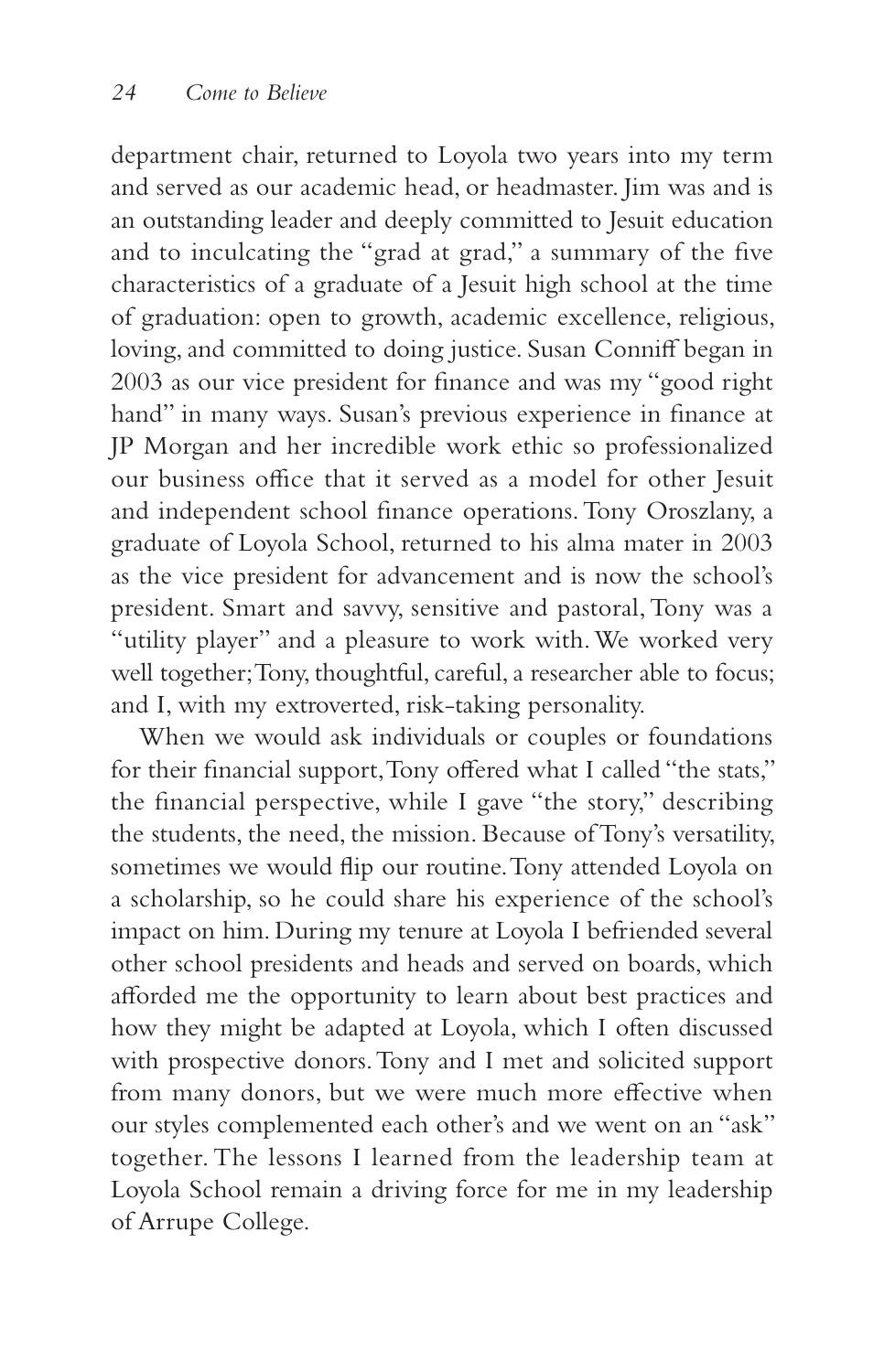The main challenge at Arrupe is that we are creating a culture somewhat out of thin air. While Arrupe is a college within Loyola University Chicago, a very well-established educational institution that has been in existence since 1870, Arrupe is also brand new. For example, when someone suggests talking to our campus partners to address an issue, the reality is that our campus partners are accustomed to working with students who have ACT scores of 27 and GPAs of 3.7. Our students have an average ACT score of 18 and an average GPA of 2.5. So what works for some of our campus partners at Loyola does not work, or needs to be adapted, for Arrupe. My colleagues at Arrupe, especially our two associate deans, Jennie Boyle and Yolanda Golden, have exercised great sensitivity in adapting best practices at Loyola University to the needs and realities of Arrupe College.

Having Jennie Boyle as associate dean for academics and Yolanda Golden as associate dean for student success allows me to be externally focused, which I enjoy and find stimulating. A big part of that focus is fundraising. During Arrupe's first year we needed to raise about one million dollars. We supported thirtyfive undocumented students, who were not receiving federal and state aid—approximately \$10,000 per student. So we had to raise \$350,000 for those students alone. We created a breakfast and lunch program at a cost of \$150,000. We also give each of our students a laptop. That's over \$100,000. And we give all of our students the opportunity to participate in the summer enrichment program, which again costs over \$100,000. Assistance for immigrants, predictable and nutritious breakfasts and lunches, laptops, orientation (summer enrichment program)—these are what I call baseline services—the minimum students need in order to be successful at Arrupe, or anywhere. The baseline services added up. Providence occurred when a friend from New York, newlywed Maggie Murphy Stockson, moved to Chicago and expressed interest in working at Arrupe. As our assistant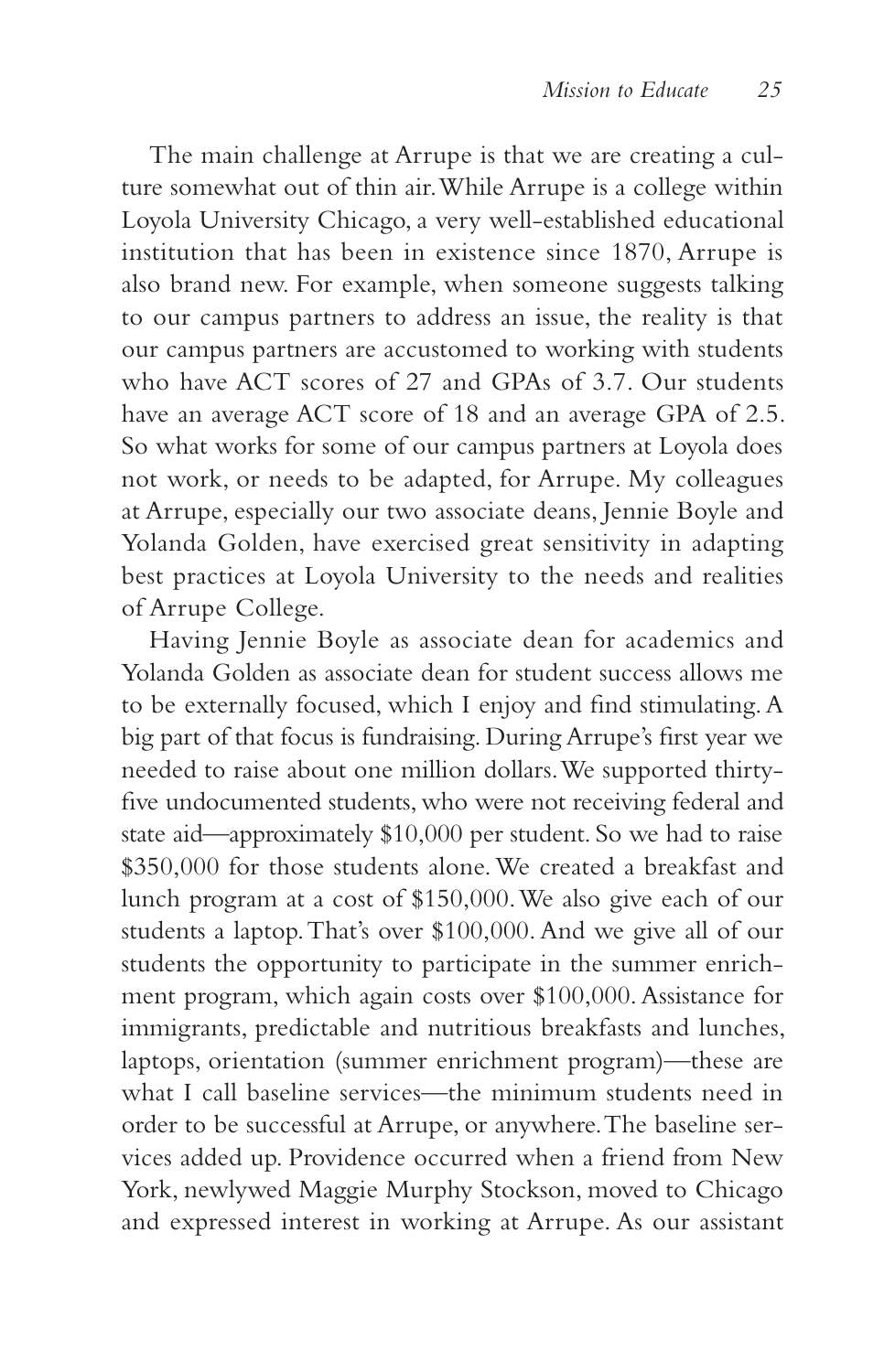dean for advancement, Maggie drives our fund-raising efforts with passion and grace.

A big part of fundraising is saying thank you. I enjoy writing our donor-acknowledgment letters and have become well known through the years for crafting them myself with concrete examples of what's going on at the institutions I'm serving. At Arrupe, I might describe a scene of a class I observed or perhaps the achievement of a student. In one particular letter I spoke about our students preparing to make a retreat. Our retreat program at Arrupe is made possible because of a \$100,000 donation we received from a foundation and is facilitated by one of our board members. I sign every letter, whether the gift is for \$25 or \$500,000. I usually scribble a personal message as well, indicating our gratitude for the donor's generosity.

I engage in similar practices with our students. Writing and receiving letters with handwritten messages is becoming archaic in our era of texts and tweets. Such letters, because they are going the way of all things, also capture one's attention, so I sign and send letters via "snail mail" to all students earning a GPA of 3.5 and meriting a place on the dean's list. I congratulate the students on their grades, and then I exhort them to continue their great work in their upcoming classes. Yes, it takes a lot of time to look at each student's record to see what courses the student took during the last semester and is enrolled in this semester, but it's worth it. Why? It demonstrates to the student that we are paying attention. It shows that we are interested in the student. It contributes to the culture of *cura personalis*.

On Super Bowl Sunday, February 7, 2016, I presided at the 5:00 p.m. mass at Saints Faith, Hope, and Charity Parish in Winnetka, just north of Chicago. As usual, I took the opportunity to preach about Arrupe College. The gospel reading that day was Luke 5:1–11, which has been an important passage to me for several years now, reminding me that God meets us where we are. It's the one where Jesus meets Peter, James, and John where